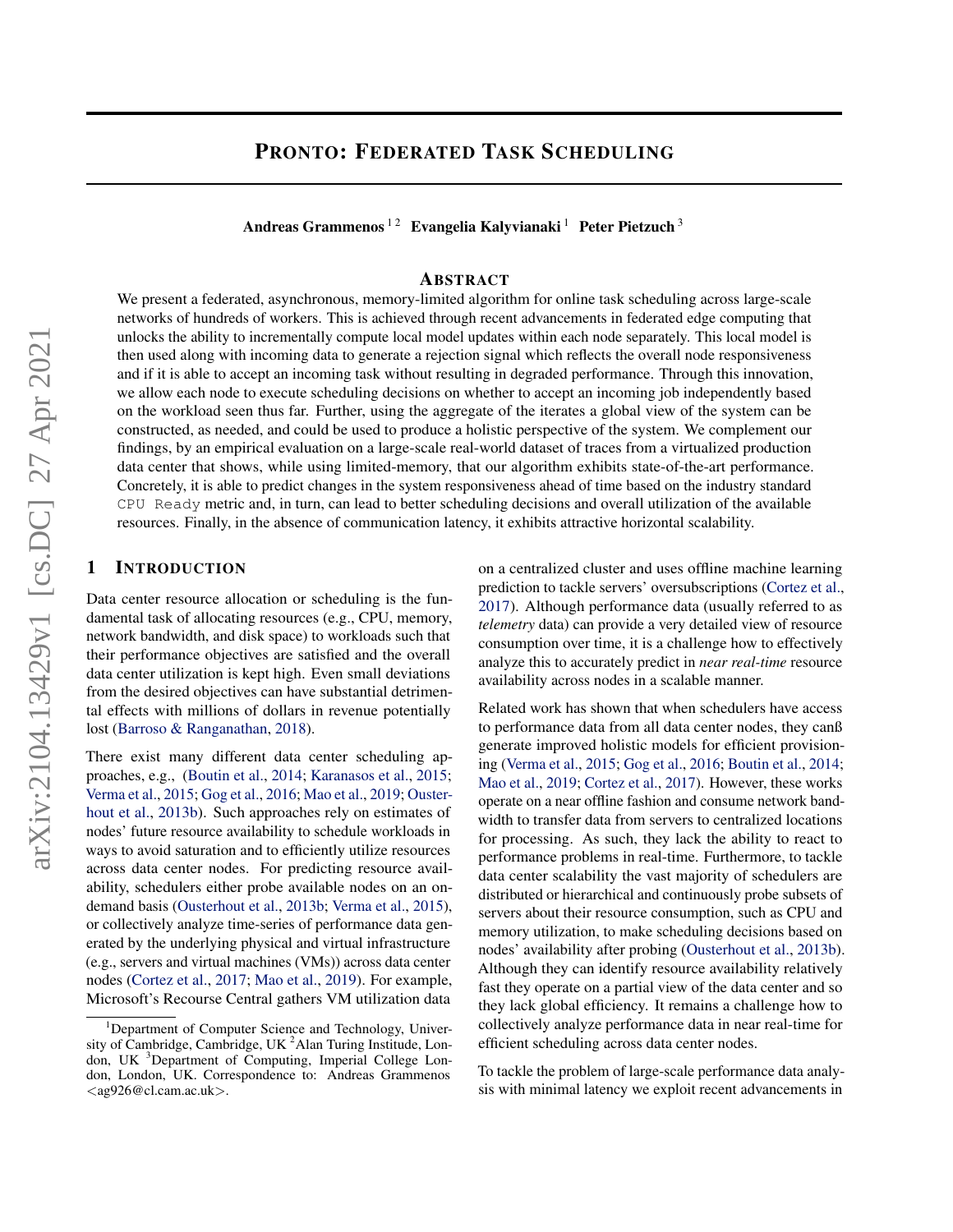edge computing. Under this new paradigm, data is generated by commodity devices with potential hardware limitations and important restrictions on data-sharing and communication, which makes centralized processing of data extremely challenging. The dominant, scalable training model that has shown to be able to tackle such challenges is Federated Learning (FL) (Konečnỳ et al., [2016;](#page-14-0) [McMahan et al.,](#page-14-0) [2016\)](#page-14-0). Since the publication of these seminal works, we observe an increased interest in federated algorithms for training neural networks [\(Smith et al.,](#page-15-0) [2017;](#page-15-0) [He et al.,](#page-14-0) [2018;](#page-14-0) [Geyer et al.,](#page-14-0) [2017\)](#page-14-0). In this setting, there is a large number of independent *clients* running at the edges that contribute to the training of a centralized model by computing local updates with their own data and sending them to a designated client holding the centralized model for aggregation [\(Yang et al.,](#page-16-0) [2019\)](#page-16-0). Over the year, FL has attracted significant interest and has eventually expanded into its own field with most of the literature to focus on deep neural networks, see [\(Li et al.,](#page-14-0) [2020\)](#page-14-0). The first notable example of a truly decentralized and federated cluster was put forth by Google to collaboratively train the Gboard<sup>[1](#page-0-0)</sup> Android keyboard with great success. Specifically, their approach used the technique from (Konečn $\hat{y}$  et al., [2016\)](#page-14-0) which was the first publicly announced *federated* method for training of neural networks.

Despite the wide adoption of FL in many areas, to the best of our knowledge, this paradigm has not been yet applied into solving the large-scale, data analysis and data center task allocation problems. Notably, traditional data centers are not federated, as all nodes operate under the same administration. Here, we advocate that the need for real-time large-scale analysis of performance data makes FL the ideal solution for the problem in-hand.

We also believe that based on the trends observed [\(Li et al.,](#page-14-0) [2020;](#page-14-0) [Bonawitz et al.,](#page-13-0) [2019\)](#page-13-0) that federated schemes as the one used for training Gboard could expand in-scope and soon pave the way for the formation of *federated data centers*. In this case, traditional schedulers which assume full access to all data center nodes will not be applicable. The scope of this paper is on exploiting FL for scheduling on today's data centers which could be further relevant to potentially future federated data centers.

In this paper, we present PRONTO, a federated algorithm that uses real-time performance data from virtualized data center nodes for online task scheduling. Pronto, to the best of our knowledge, is the first to approach the data center scheduling problem as a federated processing one. In particular, our approach focuses on predicting the spikes in values of the CPU Ready performance metric generated by the VMware vSphere leading virtualization platform as these are generated by each data center node. The CPU Ready

VMware metric captures the percentage of time a VM is ready to run but is not scheduled in one of the available CPUs. As a rule of thumb the CPU Ready values should be kept low and below a predefined threshold for the system to operate well and without performance problems [\(Davis,](#page-14-0) [2012\)](#page-14-0). Higher CPU Ready values than the predefined threshold typically indicate that the VM's performance is degrading as the VM in question does not run despite being ready [\(vSphere Guide,](#page-15-0) [2020\)](#page-15-0). The CPU Ready is used extensively as an industry standard indicator of performance problems [\(VMware,](#page-15-0) [2006\)](#page-15-0). Despite being an instrumental performance indicator with years of application in the industry, we are not aware of any data center schedulers based on this metric.

In PRONTO, we aim to predict the performance degradation of a node by detecting CPU Ready spikes. At its core, PRONTO predicts an incoming CPU Ready spike based on our empirical observation from a real-world data center trace that a spike in the weighted summation of the top- $r$ tracked projections within a node is highly indicative of an incoming spike. To this end, PRONTO tracks in real-time the top- $r$  projections within each node and by exploiting spikes detected over a sliding window it decides whether to accept an incoming job or not. Concretely, at each timestep and for every node, PRONTO generates a Boolean flag based on the weighted summation of the number of projection spikes detected over a sliding window. The flag is raised (*i.e.*, true) if the node at time t *cannot* accept a job, and lowered (*i.e.*, false) otherwise. This Boolean flag overtime can be thought as a binary signal, which which we deb as the "*Rejection signal*". In other words, we treat a system to be in a degraded state, if at any given time  $t$  its CPU Ready value exceeds a predefined threshold.

PRONTO is designed to be *federated, streaming*, and *unsupervised*. It is federated as it executes scheduling plans in a decentralized fashion without knowledge of the global performance dataset. This is one of the key benefits of our approach, as nodes are able to immediately take decisions about incoming workloads without the need for global synchronization and so reducing communication overhead and scheduling latency. To achieve this, we combine recent advances of federated PCA to accurately compute the ddimensional, r-rank embedding space  $\mathbf{U} \in \mathbb{R}^{d \times r}$  of data incrementally [\(Grammenos et al.,](#page-14-0) [2019\)](#page-14-0). This approach also provides an efficient mechanism to adaptively estimate the embedding rank [\(Grammenos et al.,](#page-14-0) [2019\)](#page-14-0) with high accuracy which is likely to happen as workload trends evolve. Additionally, it is *streaming* and only requires memory linear to the number of features considered, namely the required memory is proportional to  $\mathcal{O}(d)$ . Furthermore, it ensures *data ownership*, as each node keeps its own incremental and evolving estimate while catering for distributional shifts; which can be crucial if some parts of the data

<sup>1</sup>[https://ai.googleblog.com/2017/04/](https://ai.googleblog.com/2017/04/federated-learning-collaborative.html) [federated-learning-collaborative.html](https://ai.googleblog.com/2017/04/federated-learning-collaborative.html)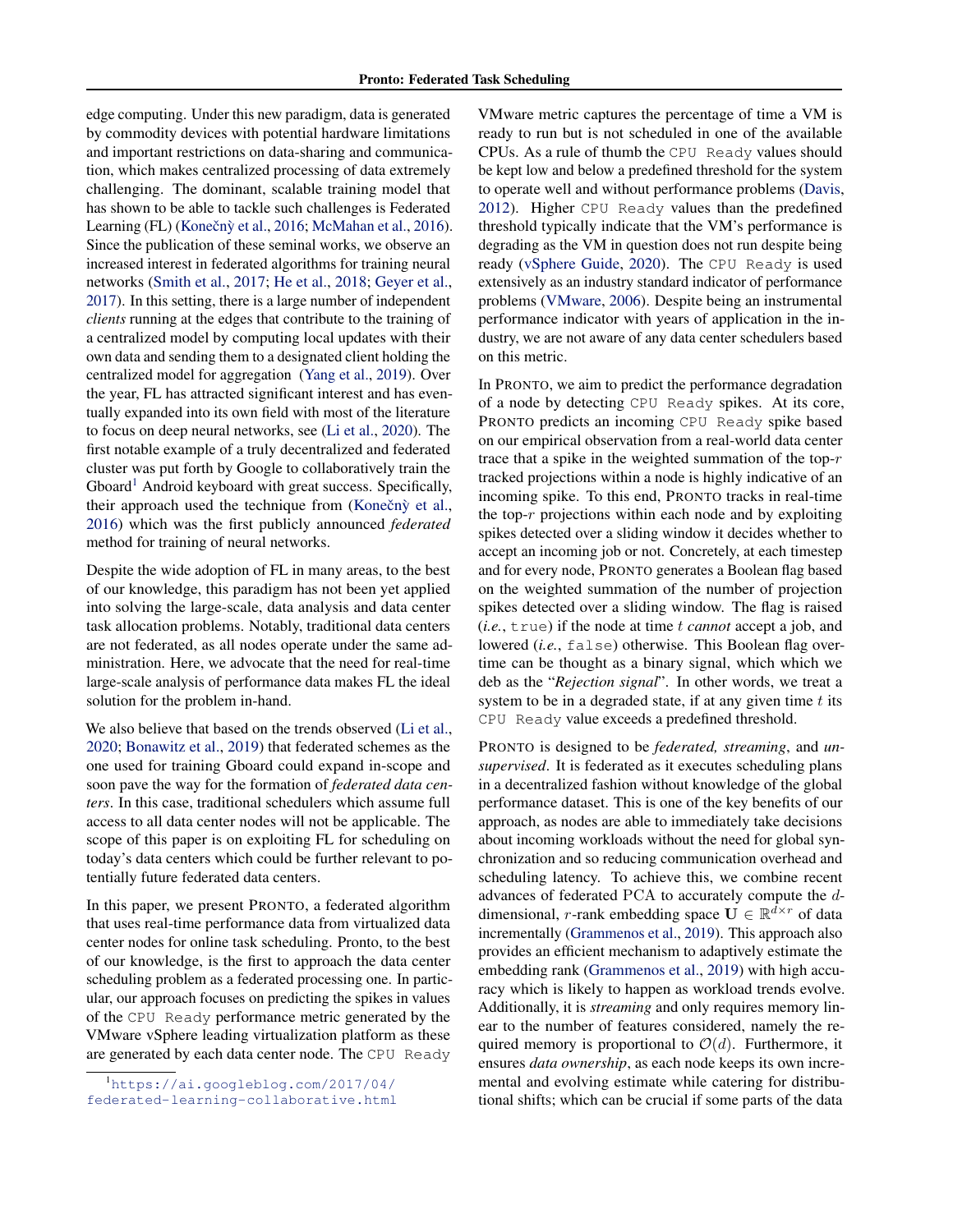center process orthogonal or sensitive workloads. Finally, experimental evaluation shows that it is *fast* as it can incrementally track thousands of features per second while having no "offline" components. This means that the computation of PRONTO is *streaming* requiring only a single pass over the incoming data without having to store any historical data in order to update its estimates. This method can provide tangible benefits to data centers as it enables, in an online fashion, the allocation of incoming jobs across thousands of nodes efficiently and effectively while improving overall allocation.To the best of our knowledge this is the first work to tackle large-scale online workload scheduling using a FL-based algorithm.

The contributions of this paper are as follows. We introduce a novel federated task scheduler that is streaming and memory limited. It allows each of the computing nodes to independently take decisions for upcoming task assignments without the need for global synchronization. Further, each node only accepts an incoming job if its responsiveness will not be affected; a node's deterioration is captured by spikes of the CPU Ready metric. To the best of our knowledge, although CPU Ready is widely used, it has not been used as a task scheduling predictor before. We also provide a thorough discussion about the importance of CPU Ready for performance predictions and we present exploratory results on the use of traditional offline methods to predict CPU Ready values. Finally, we evaluate our proposed scheme using traces gathered from the virtualized data center of an international bank organization (hereafter referred to as the Company) to validate our claims.

## 2 MOTIVATION

The CPU Ready is an important VM performance metric and it is widely used by system administrators to identify CPU saturation at-run-time. It reports the % of time a VM is ready to run but is not scheduled in a CPU. The higher the CPU Ready values are, the longer a VM is waiting for a virtual CPU (vCPU) to run and so its hosted workloads are not executing and suffer from performance degradation. When the CPU Ready values of a VM are higher than a threshold then this VM is saturated and it needs more resources to run efficiently.

Although the CPU Ready metric is a key performance indicator, most schedulers focus on using the CPU utilization metric to allocate workloads to nodes. Typically, schedulers assume known CPU workload demands which they use to schedule workloads on node(s) where the predicted CPU availability is enough to satisfy the demands. To accommodate for mis-predictions on workload demands and nodes' availability and time-varying workload CPU utilizations, workloads are typically allocated with a higher than demanding share of nodes' CPU resources. Despite CPU oversubscription, workloads can still saturate nodes. The CPU Ready metric is able to capture at real-time when workloads are inadequately provisioned with CPU resources.

The empirical rule-of-thumb is to keep the CPU Ready values below a small threshold number. This is shown by many online sources, e.g., [\(opvizor,](#page-15-0) [2015 \(accessed October](#page-15-0) [5, 2020;](#page-15-0) [Vladan,](#page-15-0) [2017 \(accessed October 5, 2020;](#page-15-0) [IBM,](#page-14-0) [2019 \(accessed October 5, 2020;](#page-14-0) [VMWare,](#page-15-0) [2018 \(accessed](#page-15-0) [October 5, 2020\)](#page-15-0) and this is inline with private discussions we had with the Company's system administrators regarding the available to us dataset. The focus of this paper is to *accurately* predict the CPU Ready *spikes* of a VM defined as the CPU Ready values that exceed a certain threshold. The CPU Ready spikes are caused by CPU saturation and so they can be used to identify CPU performance bottlenecks.

Predicting the CPU Ready values is challenging because: a) the CPU Ready values are highly variable and do not follow regular patterns; b) spikes occur abruptly; and c) the values of the spikes vary significantly. For example, Figure [1](#page-3-0) shows the CPU Ready values for a single VM from our dataset for one hour. The CPU Ready values are shown in ms which is the time the VM is ready to run but is not scheduled over a period of 20,000 ms.

Accurately predicting the CPU Ready values in Figure [1](#page-3-0) is challenging. For instance, the same figure shows three different ways to predict the CPU Ready values: the univariate exponential smoothing approach where the predicted value is a smoothed average of current values; and the multivariate approaches of conditional Diff KNN and conditional Diff SVR which use additional performance metrics from the traces related to memory and network. All three methods work offline and use past measurements to predict future values. In particular, all three methods use a forecasting window of 20 secs based on training data from the last hour. Results show that none of these methods is able to accurately predict the CPU Ready values. In the next section we perform a systematic exploration to investigating the accuracy of baseline and advanced forecasting methods for CPU Ready prediction.

# **3 CPU READY PREDICTION**

Our goal is to accurately predict the CPU Ready spikes given past CPU Ready values in order to identify future CPU contentions. We can predict CPU Ready spikes using two approaches. The first approach forecasts CPU Ready values and then uses the predicted values to find spikes above a certain threshold (Section [3.1\)](#page-3-0). The second approach focuses on predicting the CPU Ready spikes directly using past spikes only (Section [3.2\)](#page-4-0). For both approaches we investigate the accuracy of various methods to predict the CPU Ready values or spikes of a single VM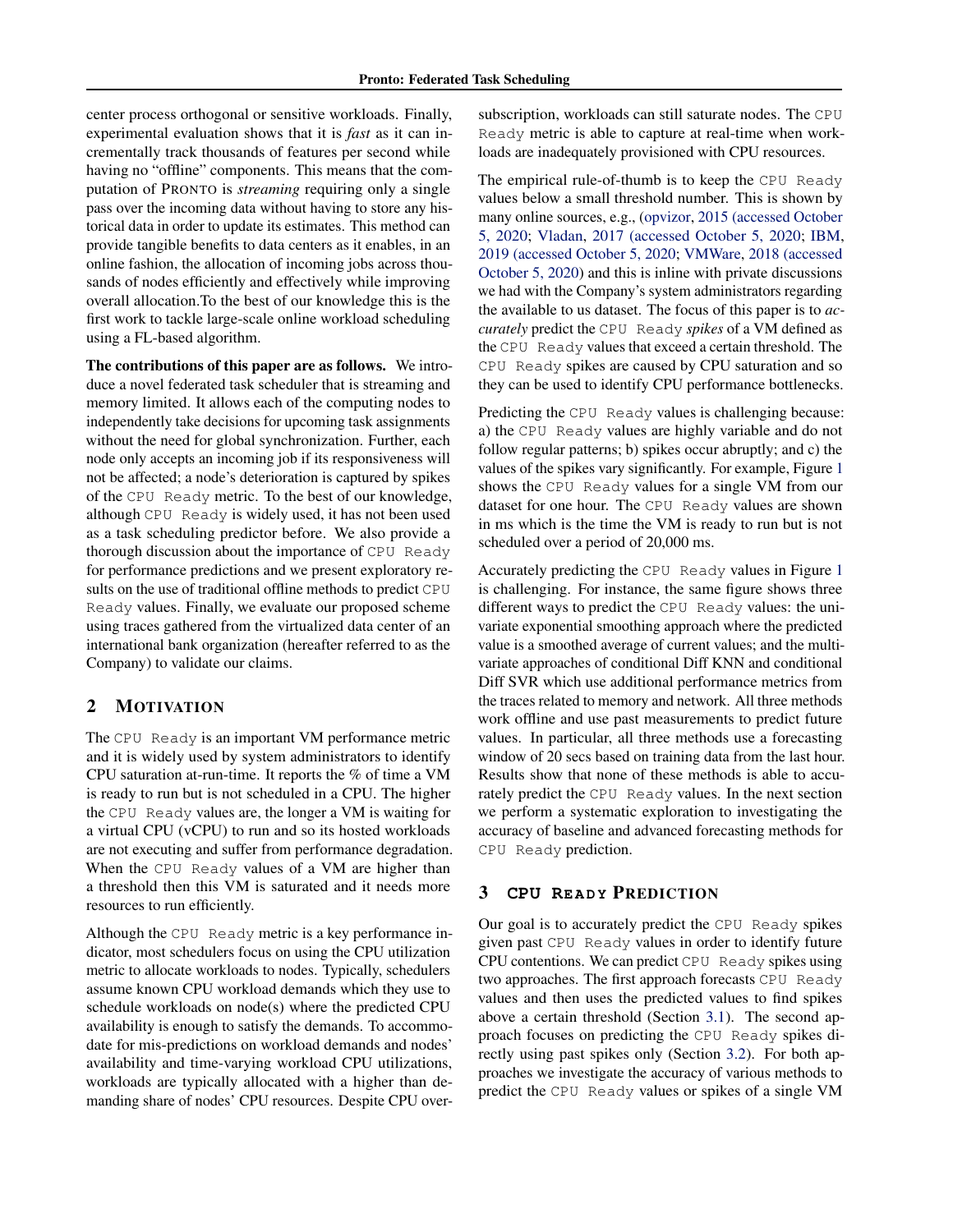<span id="page-3-0"></span>

Figure 1. CPU Ready real and predicted values for a single VM for one hour.

and we pose the following fundamental questions: (Q1) *how many other VMs do we need to look into?* (Q2) *how much data from the past do we need to look into?* (Q3) *how far in advance can we predict?* and (Q4) *what is the best forecasting method to use?*

To evaluate our approach we use a real-world dataset of performance data gathered from the data centers of a global bank organisation from 2012. The dataset includes timeseries VMware performance data from the Company's virtualized data centers. The Company collected such data across their virtualized infrastructure and stored it on NFS servers but derived little further value from it. The available to us dataset contains performance data from 100 virtualized clusters in a data center over four weeks. Each cluster has about 14 VMware ESX hosts, supporting 250–350 VMs. The performance data consists of metrics output by the VMware ESX hypervisor every 20 seconds related to the CPU, memory, disk and network resource consumption of physical hosts and VMs. There are 134 different resource metrics for a typical ESX host in our dataset, and 52 metrics for a VM. The total size of the dataset is 1TB.

#### 3.1 Predicting **CPU Ready** values

First we forecast the per VM, daily, and median CPU Ready values using past data from a) the same VM, b) all VMs belonging to same cluster, and c) all VMs with similar characteristics based on a pre-clustering phase. Predictions are calculated using windows of the past 14 and 21 days. Results are shown in Tables 1 and 2 and aim to answer questions Q1, Q2, and Q4. Second, we report results of different forecasting windows of 1 day, 12, 6, 3 and 1 hour, and 30 and 15 mins using past windows of the same duration. Results are shown in Table [3](#page-5-0) and aim to answer questions Q3 and Q4.

Forecasting Methods: We use the following forecasting methods: 1) naive, where the prediction is the previous value seen per VM; 2) exponential smoothing (ExpSmo), per VM where the prediction is the smoothed

average of the values in the current window and the newest values contribute more to the final output than the older ones. We obtain the best results setting  $\alpha$  to 0.2; 3) ARIMA (autoregressive integrated moving average), a popular time series forecasting approach. We tune the autoregressive, differencing and moving average (p,d,q) parameters locally for each forecast according to the smallest AIC criteria. This method is applied creating an average VM with all the VMs in the cluster used to build the ARIMA model; 4) SVM, an autoregressive transformation of the time series. We train an SVM model for regression using the transformed data from all the VMs in the cluster. These four methods cover a wide spectrum of forecasting approaches from simple to more advanced approaches for robust results.

Additionally, to improve the stability of the solvers and to systematize experimentation for all methods we normalize the input values to the  $[0,1]$  range (using simple scaling) according to the window size tested and then the values are "de-normalized" before the error calculation. Evaluation is performed for three different VMs from three different clusters for the whole month of the trace. In this section we report the average Root Mean Square Error (RMSE) values for all three VMs.

|            |         | same VM | same cluster VMs |         |
|------------|---------|---------|------------------|---------|
| method     | 14 days | 21 days | 14 days          | 21 days |
| naive      | 127.61  | 128.79  | 145.61           | 145.60  |
| ExpSmo     | 127.04  | 129.71  | 145.59           | 148.77  |
| ARIMA      | 128.14  | 125.69  | 131.74           | 114.87  |
| <b>SVM</b> | 121.92  | 118.01  | 103.66           | 100.23  |

Table 1. Average RMSE when predicting CPU Ready values per VM using data from the same VM and from same cluster VMs.

| method       | 14 days | 21 days             |
|--------------|---------|---------------------|
| Ordered      | 102.62  | 98.88               |
| KM Euclidean | 106.33  | 102.42              |
| KM Corr      | 109.91  | 106.71              |
| KM Sts       | 112.13  | $\overline{105.59}$ |
| KM Cort      | 113.03  | 107.10              |
| KM Acf       | 104.31  | 102.02              |

Table 2. Average RMSE when predicting CPU Ready values per VM using data from all "similar" VMs based on KMeans (KM) clustering using different distance metrics shown in each row. Forecasting is performed using the SVM approach.

Results in Table 1 show that all methods and window sizes have significant errors. Different past window sizes do not significantly change the error in predictions. Results from Table 1 show that ARIMA and SVM forecasting tend to achieve a lower error. When comparing results between predictions using the "same VM" and the "same cluster VM" ARIMA performs better when using data for larger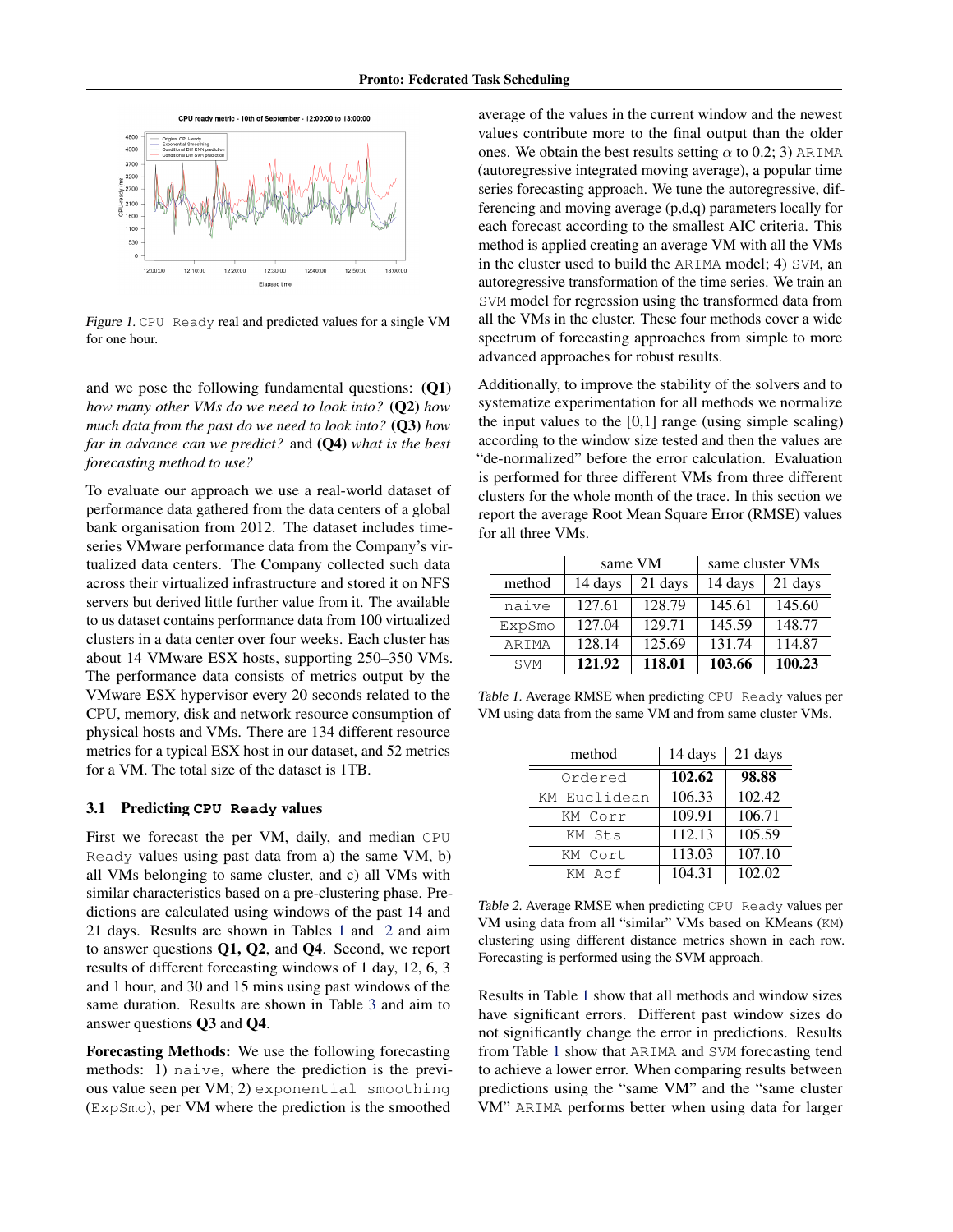<span id="page-4-0"></span>windows in the case of "same cluster VM". SVM performs better regardless of the windows. Results from Table [2](#page-3-0) show that clustering-based forecasting can give better overall results when compared to Table [1](#page-3-0) but these results also show comparable performance to the SVM approach from Table [1.](#page-3-0)

Results from Table [3](#page-5-0) show that the SVM method performs better for long forecasting windows i.e., 1 day, 12, 6 and 3 hours. For shorter windows of 1 hour, 30, and 15 mins the simple methods of ExpSmo and naive give better results. Overall, as the forecasting window size decreases the RMSE gets substantially higher indicating how challenging it is to predict short term CPU Ready values.

To summarize and answer our initial questions we get better performance when we use data from multiple VMs (Q1), from a longer window from the past  $(Q2)$ , and when we predict the average values for long forecasting windows (Q3). Finally, SVM performs better across the different scenarios apart from the cases of short forecasting periods where the simpler naive and ExpSmo methods perform better (Q4). However, and most importantly, all metrics show that none of these techniques can forecast the CPU Ready values with high accuracy.

### 3.2 Predicting **CPU Ready** Spikes

Rather than predicting the CPU Ready values and then focusing on the predicted values above a certain threshold, in this section we predict CPU Ready spikes directly. Here we present a baseline approach to predicting CPU Ready spikes by transforming the time-series of CPU Ready values into a new time-series of spikes and non-spikes and by using this new time-series we predict the spikes using the same methods as before. We call this approach the alarm method.

We define a spike when the CPU Ready value is above (or equals to) a given threshold. We define thresholds in the following ways. First, we define a CPU Ready value to be a spike when this CPU Ready value is above a certain *fixed* threshold value. According to a quick inspection of the data we use the values of 500, 800, and 1000. Second, we use *percentile*-based thresholds per VM. We use the values of  $90^{th}$ ,  $95^{th}$ , and  $99^{th}$  percentile. Third, we define per-VM statistically based thresholds. Assuming a normal distribution of the CPU Ready values the threshold is computed as the average plus three times the standard deviation of a VM  $(\mu + 3\sigma)$ . We refer to this method as the *statistical normal* threshold. Forth, we use a simplified xbar chart which calculates the upper control limit using a D4 correction over the moving range of the VM. We call this method as the *statistical xbar* threshold. Finally, we also include results where the threshold is the *median* of all values per-VM.

Results are evaluated using the *accuracy* error metric de-

| no of predicted spikes | no of predicted non-spikes |
|------------------------|----------------------------|
| ومحافظته المعتقدين     | and and an annual          |

fined as:  $\frac{\frac{100 \text{ of predicted spheres}}{\text{actual splies}} +$ no of predicted non-spikes<br>
2. Results are shown in Tables [4,](#page-5-0) [5,](#page-5-0) and [6](#page-5-0) where the highest values are highlighted in bold and the last row of each table shows the % of values considered as spikes by each method in the forecast set. The actual forecasting is performed as in Section [3.1.](#page-3-0) Results show the average values per-VM from three different clusters containing in total 1050 VMs. Predictions are performed for the next day.

Results show that the % of values considered as spikes varies widely depending on the method. This suggests that it is not easy to statically define a spike across methods. Regardless of the method used to determine spikes the *accuracy* of forecasting these also varies widely amongst the spike detection methods. However, the best results in forecasting a certain type of spike mostly comes from the SVM approaches. Amongst all methods used the highest accuracy results are given by the methods which detect a small number of well defined spikes (i.e., value of 1000 in Table [4,](#page-5-0)  $99^{th}$  in Table [5,](#page-5-0) and  $(\mu + 3\sigma)$  in Table [6.](#page-5-0) In the next sections we present the PRONTO approach to detect and predict CPU Ready spikes using FL.

## 4 NOTATION & PRELIMINARIES

This section introduces the notational conventions used throughout the paper. For integers  $m \leq n$  we use the shorthand  $[m, n] = \{m, \dots, n\}$  and  $[n]$  for the special case  $m = 1$ . If  $\tau = Kb$  for some K we let  $[\tau]^{(b)}$  be the set of sets of the form  $\{(k-1)b+1,\ldots, kb\}$  for  $k \in [K]$ . Whenever we use  $[\tau]^{b}$  we will assume implicitly, and without loss of generality, that  $\tau = Kb$ . We use lowercase letters y for scalars, bold lowercase letters y for vectors, bold capitals Y for matrices, and calligraphic capitals  $Y$  for subspaces. If  $\mathbf{Y} \in \mathbb{R}^{d \times n}$  and  $S \subset [m]$ , then  $\mathbf{Y}_S$  is the block composed of columns indexed by S. In particular, when  $S = [k]$  for some  $k \in \mathbb{N}$  we write  $\mathbf{Y}_{[k]}$ . We reserve  $\mathbf{0}_{m \times n}$  for the zero matrix in  $\mathbb{R}^{m \times n}$  and  $\mathbf{I}_n$  for the identity matrix in  $\mathbb{R}^{n \times n}$ . Additionally, we use  $\|\cdot\|_F$  to denote the Frobenius norm operator and  $\|\cdot\|$  to denote the  $\ell_2$  norm. If  $\mathbf{Y} \in \mathbb{R}^{d \times n}$ we let  $Y = U\Sigma V^T$  be its full SVD formed from unitary  $\mathbf{U} \in \mathbb{R}^{d \times d}$  and  $\mathbf{V} \in \mathbb{R}^{n \times n}$  and diagonal  $\mathbf{\Sigma} \in \mathbb{R}^{d \times n}$ . The values  $\Sigma_{i,i} = \sigma_i(\mathbf{Y}) \geq 0$  are the singular values of Y. If  $1 \leq r \leq \min(d, n)$ , we let  $\rho_r^2(\mathbf{Y}) = \sum_{i \geq r+1} \sigma_i^2(\mathbf{Y})$  be the *residual* of  $\mathbf{Y} \in \mathbb{R}^{m \times n}$  and  $[\mathbf{U}_r, \mathbf{\Sigma}_r, \mathbf{V}_r^{\overline{T}}] = \text{SVD}_r(\mathbf{Y})$ be the singular value decomposition of its *best rank-*r *approximation*. That is,

$$
\mathbf{U}_{r}\mathbf{\Sigma}_{r}\mathbf{V}_{r}^{T} = \underset{\mathbf{Z} \in \mathbb{R}^{d \times n}}{\arg\min} \|\mathbf{Z} - \mathbf{Y}\|_{F} \text{ s.t. } \text{rank}(\mathbf{Z}) \leq r.
$$

Using this notation, we define  $[\mathbf{U}_r, \boldsymbol{\Sigma}_r]$  to be the rank-r *principal subspace* of Y. When there is no risk of confusion, we will abuse notation and use  $SVD_r(Y)$  to denote the rank-r left principal subspace with the r leading singular values  $[\mathbf{U}_r, \Sigma_r]$  We also let  $[\mathbf{Q}, \mathbf{R}] = \mathbf{QR}(\mathbf{Y})$  be the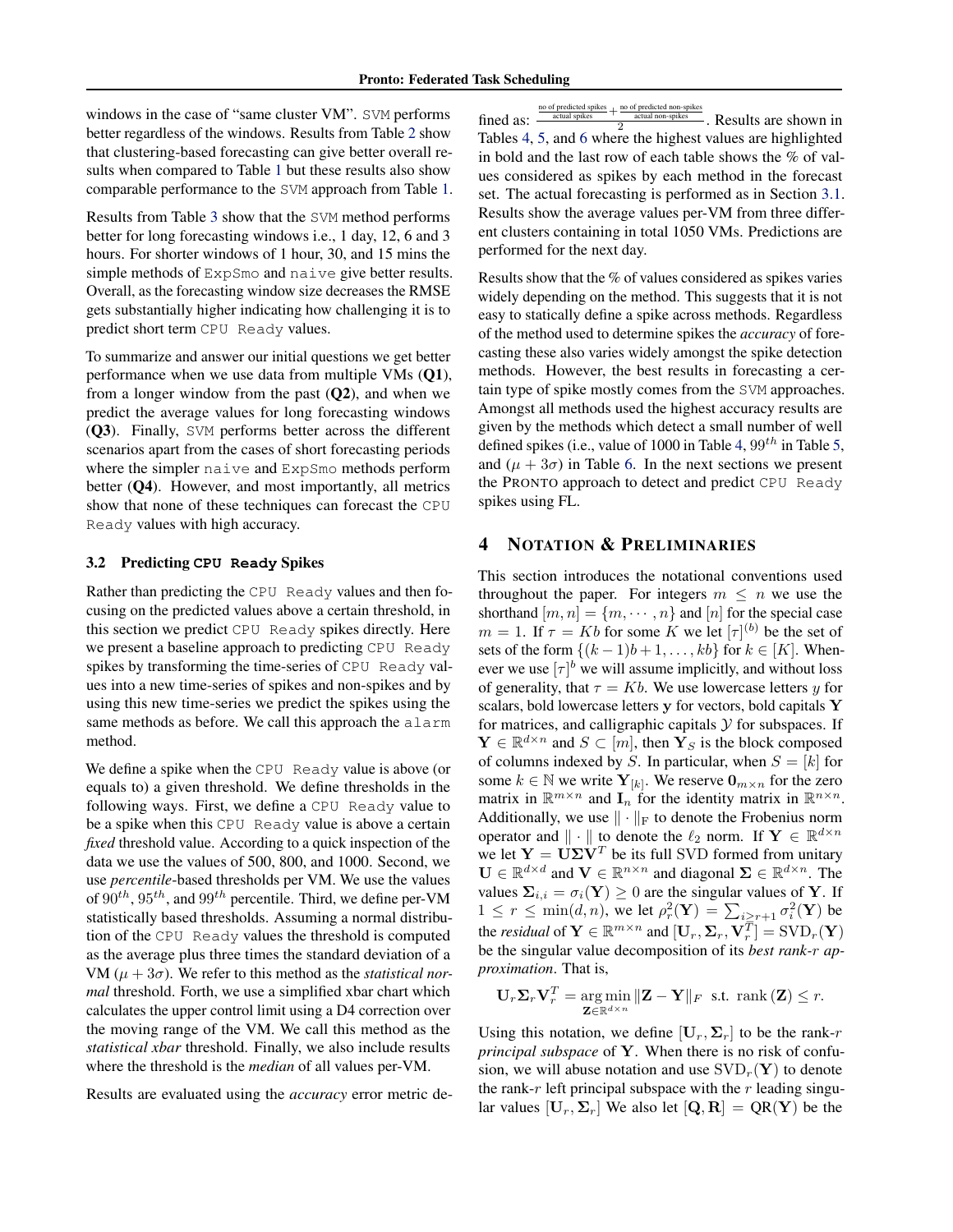Pronto: Federated Task Scheduling

<span id="page-5-0"></span>

|             | 1 dav  | 12 hours   6 hours   3 hours   1 hour |                   |        |         | $30 \text{ min}$ | $15 \text{ min}$ |
|-------------|--------|---------------------------------------|-------------------|--------|---------|------------------|------------------|
| naive       | 122.39 | 219.55                                | 335.22            | 236.8  | 1052.41 | 837.71           | 876.16           |
| ExpSmo      | 123.42 | 183.78                                | 273.81            | 269.08 | 899.66  | 798.21           | 933.69           |
| ARTMA       | 109.64 | 161.22                                | 217.46            | 255.63 | 1154.43 | 1205.33          | 1515.90          |
| SVM cluster | 96.15  | 130.01                                | $173.15$   155.58 |        | 912.85  | 899.01           | 1155.12          |

Table 3. Average RMSE when predicting CPU Ready values per VM for different forecasting windows.

|                    | 500    | 800    | 1000   |
|--------------------|--------|--------|--------|
| Naive              | 0.884  | 0.9359 | 0.9725 |
| ExpSmo             | 0.8529 | 0.9338 | 0.9734 |
| <b>ARIMA</b>       | 0.894  | 0.938  | 0.9763 |
| <b>SVM Cluster</b> | 0.9057 | 0.9417 | 0.9746 |
| <b>SVM Full</b>    | 0.9071 | 0.9414 | 0.9744 |
| % of spikes        | 9.54   | 2.63   | 0.85   |

Table 4. Accuracy for spikes detection using a fixed threshold.

|                    | $90^{th}$ | 95 <sup>th</sup> | $99^{th}$ |
|--------------------|-----------|------------------|-----------|
| Naive              | 0.7472    | 0.7807           | 0.8306    |
| ExpSmo             | 0.7444    | 0.7942           | 0.8534    |
| <b>ARIMA</b>       | 0.7301    | 0.7862           | 0.8534    |
| <b>SVM Cluster</b> | 0.745     | 0.7936           | 0.8534    |
| <b>SVM Full</b>    | 0.7449    | 0.7933           | 0.8534    |
| % of spikes        | 13.28     | 10.18            | 7.3       |

Table 5. Accuracy for spikes detection using percentiles.

|                    | $\mu + 3\sigma$ | xbar   | median |
|--------------------|-----------------|--------|--------|
| Naive              | 0.9723          | 0.6687 | 0.4476 |
| ExpSmo             | 0.9754          | 0.5953 | 0.3393 |
| <b>ARIMA</b>       | 0.9754          | 0.6594 | 0.4343 |
| <b>SVM Cluster</b> | 0.9754          | 0.6875 | 0.4877 |
| <b>SVM Full</b>    | 0.9754          | 0.6926 | 0.4903 |
| % of spikes        | 4.6             | 49.1   | 24.91  |

Table 6. Accuracy for spikes detection for the statistically-based and median methods.

QR factorisation of Y and  $\lambda_1(Y) \geq \cdots \geq \lambda_k(Y)$  be its eigenvalues when  $d = n$ . Finally, we let  $\vec{e}_k \in \mathbb{R}^d$  be the *k*-th canonical vector in  $\mathbb{R}^d$ .

Streaming Model: We define a data stream as a vector sequence  $\mathbf{y}_{t_0}, \mathbf{y}_{t_1}, \mathbf{y}_{t_2}, \dots$  such that  $t_{i+1} > t_i$  for all  $i \in \mathbb{N}$ . In this work, we assume that  $y_{t_j} \in \mathbb{R}^d$  and  $t_j \in \mathbb{N}$  for all j. Therefore, at time n, the data stream  $y_1, \ldots, y_n$ can be arranged in a matrix  $\mathbf{Y} \in \mathbb{R}^{d \times n}$ . Streaming data models assume that, at each timestep, algorithms observe sub-sequences  $y_{t_1}, \ldots, y_{t_b}$  of the data rather than the full dataset Y.

Federated learning: Federated Learning (Konečnỳ et al., [2016\)](#page-14-0) is a machine-learning paradigm that considers how

a large number of *clients* owning different data-points can contribute to the training of a *centralized model* by locally computing updates with their own data and merging them to the centralized model without sharing data between each other. Our method resembles the *distributed agglomerative summary model* (DASM) [\(Tanenbaum & Van Steen,](#page-15-0) [2007\)](#page-15-0) in which updates are aggregated in a "bottom-up" approach following a tree-structure. That is, by arranging the nodes in a tree-like hierarchy such that, for any sub-tree, the leaves compute and propagate intermediate results for merging or summarisation. In our model, the summaries only have to travel upwards once in order to be combined. This permits minimal synchronization between the nodes so, for the purposes of this work, we do not model any issues related to synchronization. We also note, that in the context of this work, we consider the terms "job" and "task" equivalent and are used interchangeably.

# 5 A FEDERATED APPROACH TO REAL-TIME RESOURCE MONITORING

An important element in task scheduling is knowing the resource availability of all nodes across the data center for globally informed allocation decisions. Maintaining such a global resource view is challenging and often centralized schedulers operate on cached data and distributed approaches work with different subsets of nodes to tackle large-scale scalability. To this end, we explore a different avenue for tackling this problem by exploiting recent advances on federated edge computing to *accurately* track both the individual node status ("specialized view") while also having the ability to get a holistic view of the system by intelligently synthesizing data from different nodes. This approach allows each node to independently accept tasks, without the need for frequent global synchronization.

Formally, we consider a data center to be comprised out of M nodes each having finite computing resources and each node has to accept the maximum number of jobs without impacting their own overall responsiveness. Further, nodes produce a wealth of performance telemetry data used for scheduling, crash recovery, health monitoring, etc. However, the number of such metrics that each node outputs can be highly dimensional, thus making their understanding and exploitation for scheduling in a streaming fashion very difficult.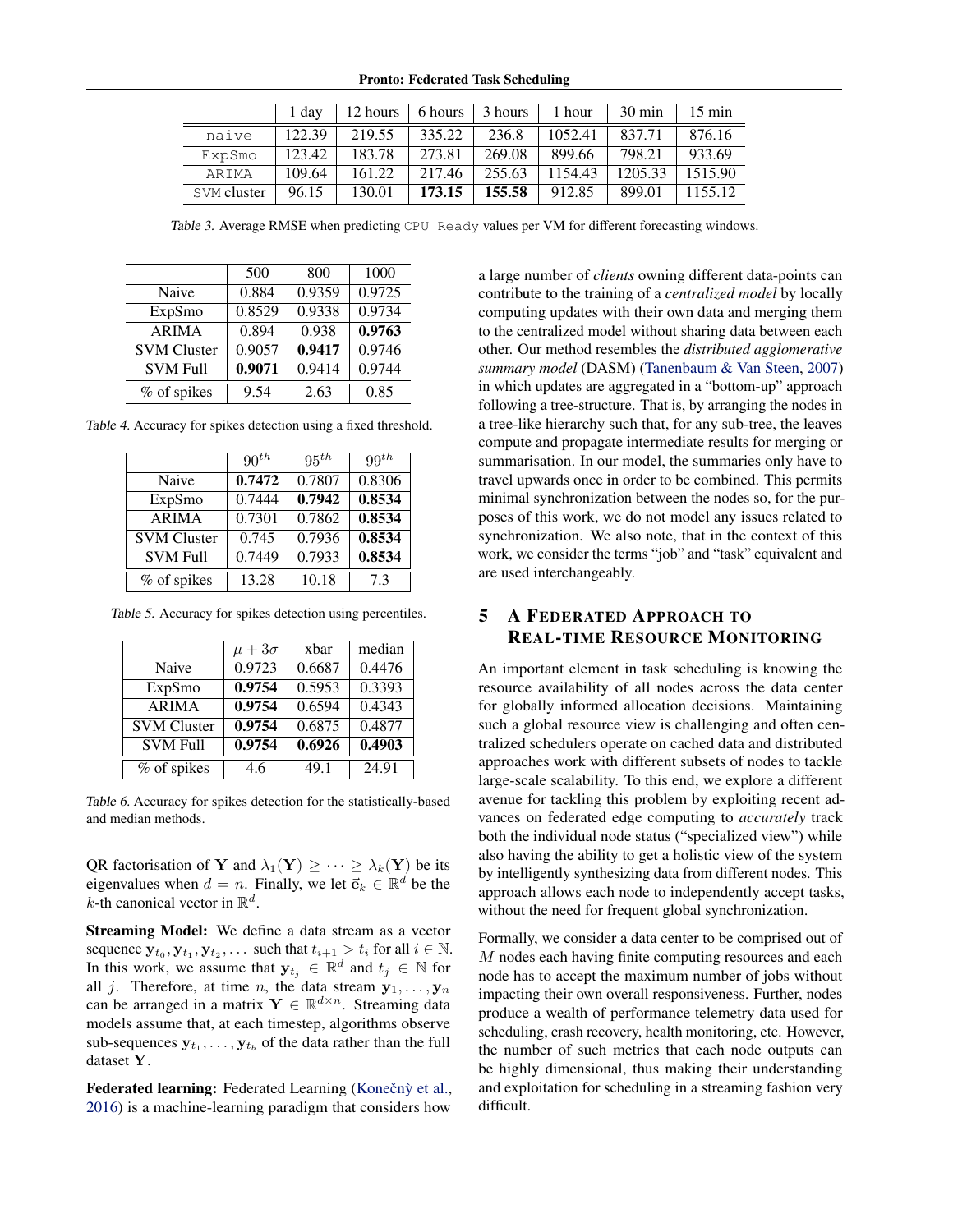<span id="page-6-0"></span>We exploit unsupervised learning techniques as they are able to discover hidden correlations within unstructured data, with minimal assumptions about the input underlying structure. Such methods, could eventually lead to improved allocation decisions with minimal user effort. Out of the many techniques available, Principal Component Analysis (PCA) [\(Pearson,](#page-15-0) [1901;](#page-15-0) [Jolliffe,](#page-14-0) [2011\)](#page-14-0) is arguably the most ubiquitous one for discovering linear structure or reducing dimensionality in data, and so it has become an essential component in inference, machine-learning, and data-science pipelines. In a nutshell, given a matrix  $\mathbf{Y} \in \mathbb{R}^{d \times n}$  of n feature vectors of dimension d, PCA aims to build a lowdimensional subspace of  $\mathbb{R}^d$  that captures the directions of maximum variance in the data contained in Y. Each of these captured directions are d-dimensional vectors called Principal Components (PC's) which contain linear combinations of the features exhibiting their contribution to the total magnitude of each PC. Conveniently, the PCs resulting from PCA are ordered in descending significance which is provided by the associated singular values. However, even if the iterates can capture most of the information within the data they still lie in  $d$ -dimensional space. This high dimensionality makes their interpretation difficult and limits their usefulness. To this end, and to effectively reduce its dimensionality, we exploit the resulting subspace estimate along with the incoming data in order to reveal the hidden patterns within the data. These patterns can then be leveraged to improve our scheduling decisions.

The general intuition behind our scheme stems from the observation that each PC can be *projected* to the incoming data, which yields a scalar value for each PC that can be tracked over time. This value is a key indicator of the PC magnitude evolution over time and can reveal hidden trends and capture fluctuations of the overall direction pattern without knowing precisely which feature contributed to it at any given time. Such trends and fluctuations could then be easily captured using traditional algorithms like averaging and Kalman filters. This is because for each PC its projection is a single scalar that is tracked over time.

More formally, we assume that each of the compute nodes produces at each time-step a feature vector in  $\mathbb{R}^d$  that contains all the metrics gathered. Each node can be thought as part of a decentralized dataset  $\mathcal{D} = \{\mathbf{y}_1, \dots, \mathbf{y}_n\} \subset \mathbb{R}^d$ distributed across these  $M$  clients. The dataset  $D$  can be stored in a matrix  $\mathbf{Y} = [\mathbf{Y}^1 | \mathbf{Y}^2 | \cdots | \mathbf{Y}^M] \in \mathbb{R}^{d \times n}$  with  $n \gg d$  and such that  $Y^i \in \mathbb{R}^{d \times n_i}$  is *wholly owned* by each compute client  $i \in [M]$ . We assume that each  $Y^i$  is generated in a streaming fashion and that due to resource limitations it cannot be stored in full. Furthermore, under the DASM we assume that the  $M$  clients in the federation can be arranged in a computation graph with  $q$  levels and computation nodes only as its "leaves". The computation graph contains computation nodes and aggregators which

can be joined to create an independent federation group. An example of such a computation graph is given in Figure 2. We note that such structure can be generated easily and efficiently using various schemes [\(Wohwe Sambo et al.,](#page-16-0) [2019\)](#page-16-0). Moreover, we fully expect the computation graph to be shallow yet exhibit a very large fan-out which is typical for federated applications.



Figure 2. An indicative federation network structure in which compute nodes (C) independently compute and make decisions based on the data they have seen so far. The updated subspaces are propagated upwards to aggregator nodes (A) upon completion of every block and the difference between the previous subspace estimate is below  $\epsilon$ . Each subspace is propagated upwards until the root is reached. At this point we update the global estimate for the cluster workload seen thus far.

#### 5.1 Local Updates

We now introduce our local update scheme which is responsible for producing the iterates we use within our scheduler. The local iterates are produced by exploiting FPCA-Edge which was put forth in [\(Grammenos et al.,](#page-14-0) [2019\)](#page-14-0) and is also rank-adaptive. This is particularly convenient as it allows each of the processing nodes to adjust, independently of each other, their rank estimate based on the workload seen so far. Its iterates are then used by our scheduler and play an important role for deciding at any given time if accepting a new job at the node has the potential to impact its performance. That is because these iterates contain a "specialized" view tailored for each node specifically, which reflects its overall responsiveness at any given time. If the new job will severely impact the nodes' performance according to our metrics discussed below, the scheduler rejects the job, otherwise the job is accepted.

To elaborate on the local update algorithm internals, let us consider a sequence  $\{y_1, \ldots, y_n\} \subset \mathbb{R}^d$  of feature vectors and let their concatenation at time  $\tau \leq n$  be

$$
\mathbf{Y}_{[\tau]} = [\mathbf{y}_1 \quad \mathbf{y}_2 \quad \cdots \quad \mathbf{y}_{\tau}] \in \mathbb{R}^{d \times \tau}.
$$
 (1)

A block of size  $b \in \mathbb{N}$  is formed by taking b contiguous columns of  $Y_{[\tau]}$ . Hence, a matrix  $Y_{[\tau]}$  with  $r \leq b \leq \tau$ induces  $K = \lfloor \tau / b \rfloor$  blocks. For convenience, we assume  $K \in \mathbb{N}$ , so that  $\tau = Kb \in \mathbb{N}$ . In this case, block  $k \in [K]$ corresponds to the sub-matrix containing columns  $S_k$  =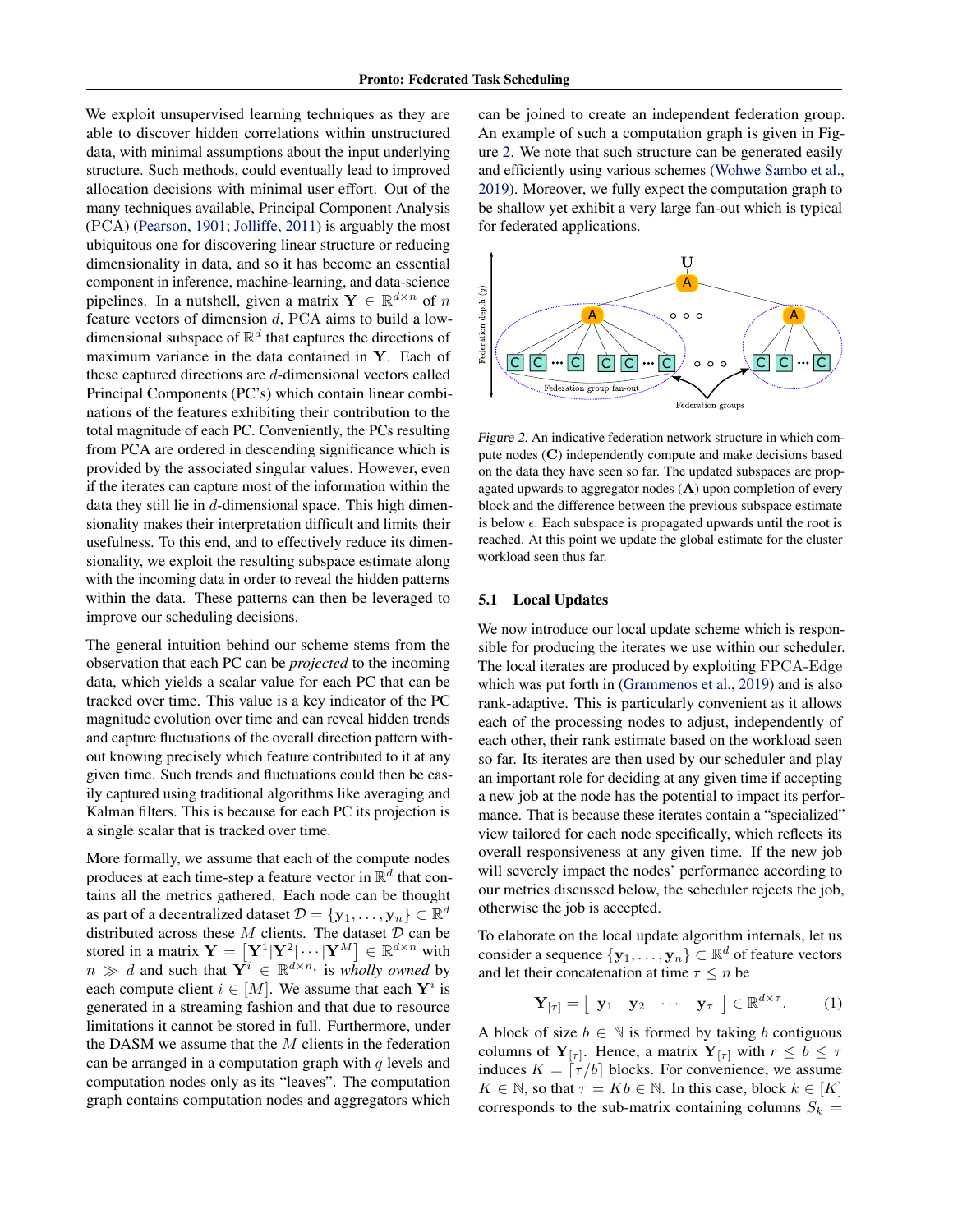$\{(k-1)b+1,\ldots, kb\}$ . It is assumed that all blocks  $S_k$ are owned and observed exclusively by client  $i \in [M]$ , but that due to resource or time constraints can only store a small subset of them. Hence, once client  $i \in [M]$  has observed  $\mathbf{Y}_{S_k} \in \mathbb{R}^{d \times b}$  it uses it to update its estimate of the *r* principal components of  $[Y_{[(k-1)b]}, Y_{S_k}]$ . If  $Y_{0,r}$  is the empty matrix, the r principal components of  $Y_{[\tau]}$  can be estimated by computing the following iteration,

$$
[\mathbf{U}_{k,r}, \mathbf{\Sigma}_{k,r}, \mathbf{V}_{k,r}^T] = \text{SVD}_r \left( \begin{bmatrix} \widehat{\mathbf{Y}}_{[(k-1)b],r} & \mathbf{Y}_{S_k} \end{bmatrix} \right) (2)
$$

$$
\widehat{\mathbf{Y}}_{[kb],r} = \mathbf{U}_{k,r} \mathbf{\Sigma}_{k,r} \mathbf{V}_{k,r}^T \in \mathbb{R}^{d \times kb}.
$$
 (3)

Its output after K iterations contains an estimate  $U_{K,r}$  of the leading r principal components of  $Y_{[\tau]}$  and the projection  $\widehat{\mathbf{Y}}_{[\tau],r} = \mathbf{U}_{K,r} \sum_{K,r} \mathbf{V}_{K,r}^T$  of  $\mathbf{Y}_{[\tau]}$  onto this estimate. Naturally, the closer  $Y_{[\tau],r}$  is to  $Y_{[\tau],r}$  the better our embedding. Further, for every processed block each client keeps r PC projections such that  $\mathbf{Y}_{b,r} \mathbf{U}_{k,r} \in \mathbb{R}^{r \times b}$  which allow us to track over the block duration if any anomalies (e.g. spikes) were found in any of the tracked PC's. The local subspace estimation we used is from [\(Grammenos et al.,](#page-14-0) [2019\)](#page-14-0) which is also rank-adaptive; this allows each of the processing nodes to adjust, independently of each other, their rank estimate based on the workload seen so far.

#### 5.2 Global Updates

In this section we describe how the global federation of the embedding happens in our scheme. Notably, the only data structure that is propagated upwards is the actual embedding and no nodes can perform predictions other than the leaf (computation) nodes themselves which happens in real-time and allows the scheduling to be both timely and independent. To efficiently transfer knowledge of the workload embeddings seen so far, each node periodically requests a copy of the global embedding which can be merged against its local. Further, this strategy can also be employed for new or transient nodes as they join into the computation pool. Our algorithmic constructions are built upon the concept of *subspace merging* in which two subspaces  $S_1 = (\mathbf{U}_1, \Sigma_1) \in \mathbb{R}^{r_1 \times d} \times \mathbb{R}^{r_1 \times r_1}$  and  $\mathcal{S}_2 = (\mathbf{U}_2, \mathbf{\Sigma_2}) \in \mathbb{R}^{r_2 \times d} \times \mathbb{R}^{r_2 \times r_2}$  are *merged* together to produce a subspace  $S = (\mathbf{U}, \boldsymbol{\Sigma}) \in \mathbb{R}^{r \times d} \times \mathbb{R}^{r \times r}$  describing the combined r principal directions of  $S_1$  and  $S_2$ . One can merge two sub-spaces by computing a truncated SVD on a concatenation of their bases. Namely,

$$
[\mathbf{U}, \Sigma, \mathbf{V}^{\mathbf{T}}] \leftarrow \mathrm{SVD}_r([\lambda \mathbf{U}_1 \Sigma_1, \mathbf{U}_2 \Sigma_2]), \quad (4)
$$

where  $\lambda \in (0, 1]$  a *forgetting factor* that allocates less weight to the previous subspace  $U_1$ . In [\(Rehurek,](#page-15-0) [2011;](#page-15-0) [Gram](#page-14-0)[menos et al.,](#page-14-0) [2019\)](#page-14-0), it is shown how (4) can be further optimized when  $V^T$  is not required and we have knowledge that  $U_1$  and  $U_2$  are already orthonormal, resulting in fur-

ther resource savings. Due to spacing limitations the full implementation is deferred to the appendix.

## 6 PRONTO SCHEDULER

Herein, we propose a new task scheduler called PRONTO that is designed to accept an incoming job only if by doing so the performance of the existing running job(s) in the proposed node will not deteriorate significantly. This deterioration is measured by spikes in CPU Ready, as previously discussed. Formally, at any given time  $t$ , PRONTO decides, if by accepting a new job at time  $t$  will result in a CPU Ready spike in the next few intervals after  $t$ . In this section, we describe how by exploiting and extending the algorithmic constructions put forth in [\(Grammenos et al.,](#page-14-0) [2019\)](#page-14-0), we can derive a federated and reliable task cluster scheduler by exploiting the CPU Ready metric.

The intuition behind PRONTO originates from our initial exploratory analysis and empirical observations on the available to us dataset that a spike in the top- $r$  tracked projections is indicative of incoming CPU Ready spikes. Our proposed scheme exploits this observation by using it to compute a binary rejection signal based on the currently tracked embedding projections within each node. The rejection signal is raised if the weighted summation of the current nodes' tracked projections at time t exceeds a predefined threshold. This event, indicates there enough projections spikes which implies rapid change in the magnitude of the tracked principal components. Such rapid change is highly correlated with imminent CPU Ready spikes, which as previously discussed, are highly indicative of degraded node performance. Figure [3](#page-8-0) shows an overview of the system architecture for the scheduling process within each node.

To better illustrate the way the projections, the rejection signal, and the CPU Ready signal work together consider Figure [4.](#page-8-0) At its left, we can see the tracked projections over time for a particular node, for which we see various rapid changes to them over time. On the right, we observe the rejection signal over the same period of time along with the detected spikes of CPU Ready. In this instance the spike threshold for CPU Ready is set to be below .2 and the rejection signal is produced by observing the spikes in an online fashion of the projections shown in Figure [4a.](#page-8-0) Provided with this, we can observe that each of the detected CPU Ready spikes is *preceded* by at least one raise of the rejection signal within few timesteps of its occurrence. Note, that consecutive CPU Ready spikes might indicate that for the next few intervals the node will experience deteriorated performance and thus we cannot possibly accept a job - which is precisely what PRONTO exploits.

Elaborating, each node at a given time  $t$  uses its own subspace iterate  $\mathbf{U} \in \mathbb{R}^{d \times r}$  as produced by FPCA-Edge and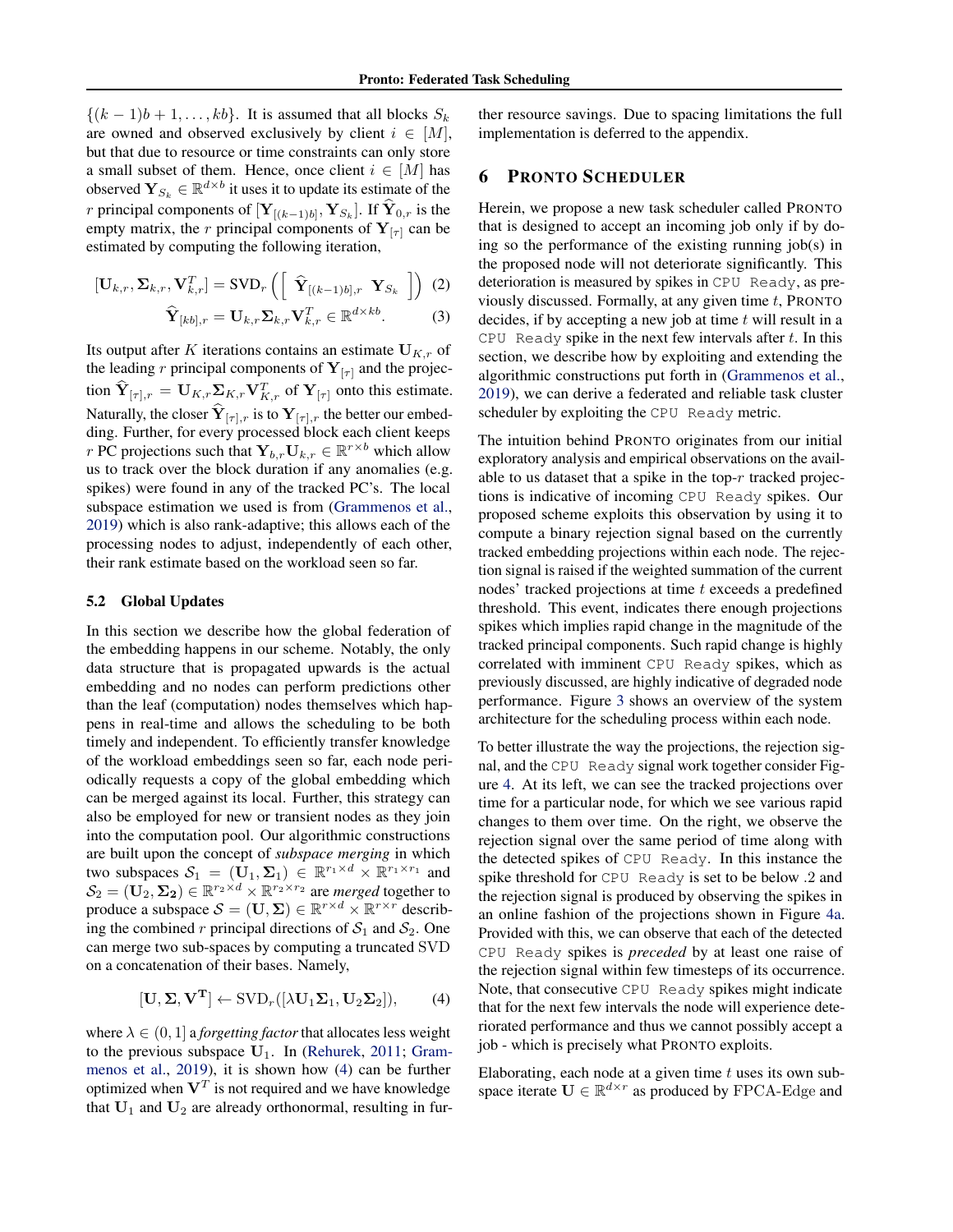<span id="page-8-0"></span>

Figure 3. Projection of incoming  $y \in \mathbb{R}^d$  onto embedding  $U \in \mathbb{R}^{d \times r}$  producing r projections in  $v \in \mathbb{R}^{1 \times r}$ . Projections are tracked over time for detecting spikes which form the basis of our rejection signal. The sliding window for spike detection for each projection is of size w also shown in the figure.



Figure 4. Left (fig. 4a): An example of the projections. Right (fig. 4b): An example of the rejection signal based on the projections seen in the left drawn concurrently with the CPU Ready signal serving as the ground-truth. Further, *green* and *teal* arrows depict spikes in the rejection and CPU Ready signals respectively. Our goal is to show that spikes in the rejection signal *precede* spikes in CPU Ready over time.

each incoming vector of features in  $\mathbb{R}^d$  is projected into it to produce the projections of that node at time  $t$ . As mentioned previously for each of the tracked projections, we monitor their abrupt changes (*i.e.*, the signal spikes) in a streaming fashion over a sliding window of size  $w$ . Our spike detection algorithm is based on a z-score based scheme put forth in [\(van Brakel,](#page-15-0) [2014 \(accessed October 5, 2020\)](#page-15-0) which we implement within our rejection signal computation. The results of the detection are stored as  $r$  binary variables setting each to 1 if a positive and to  $-1$  if a negative spike is detected for that projection at time  $t$  while being 0 otherwise. Moreover, at each time  $t$  we compute the weighted sum of these  $r$  binary variables multiplied by their associated singular value as,  $R_s = \sum_{i=0}^{r} r_{i,t} \sigma_{r_i,t}$  where  $r_{i,t}$  and  $\sigma_{i,t}$  the  $i$ -th binary variable and  $i$ -th singular value at time  $t$  respectively. Then, the rejection signal value at time  $t$  is set to 1 if the weighted sum of  $R_s$  is above a certain threshold and 0 otherwise; throughout our experiments we set the threshold value to be equal to 1. We present the implementation of Reject-Job in Algorithm [1.](#page-9-0)

This principled approach in predicting CPU Ready spikes is enabled due to the properties inherited by the incremental embedding computation as described in [\(Grammenos](#page-14-0) [et al.,](#page-14-0) [2019\)](#page-14-0) and specifically Algorithm [5](#page-18-0) in the appendix. Exploiting the algorithm introduced previously, not only provides us with concrete guarantees with respect to the embedding quality but is also systematic and deterministic with the only variable left to tune being the threshold for raising the rejection signal. Note, that in this instance we do not require the differential privacy aspects provided by FPCA-Edge and thus the perturbation masks are disabled throughout.

In order to see how the spikes are detected in practice, we can observe what happens to a node upon initialization. This is depicted in Figure [5](#page-9-0) which shows three indicative snapshots at different timesteps that illustrate how spike detection works in practice. As we previously said we cannot start making predictions until at least w observations have been processed. At that point, we set out a reference point through which we set our prediction horizon. This is shown in the first row of the figure. In the second row of the same figure we can see that a full window has been observed and thus we can start to reliably detect potential spikes. This relative point is essentially what PRONTO considers its current time. This means that the spikes happen to the left of the reference point are considered to be incoming predictions while the ones on the right side are considered to have already happened in the past. This segmentation is shown in the third row of the aforementioned figure.

Having fully described how the rejection signal is computed, we now describe our federated scheduling scheme. To do so, we will exploit the Federated-PCA technique introduced in [\(Grammenos et al.,](#page-14-0) [2019\)](#page-14-0). Practically, we aim to establish a principled way that the iterates can be propagated upwards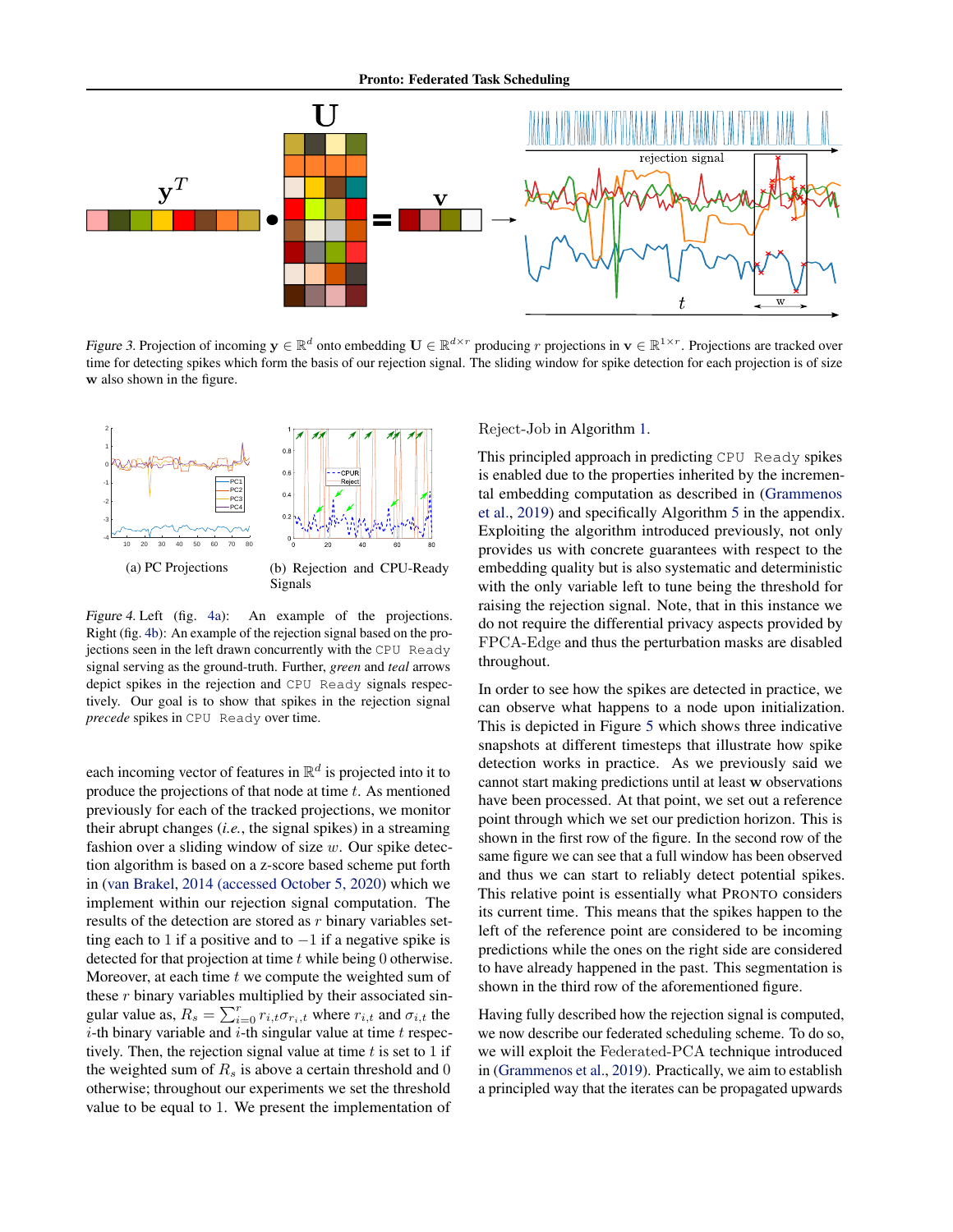#### <span id="page-9-0"></span>Algorithm 1: Reject-Job



in order to be able to generate a holistic view of the system exactly like the way Federated-PCA is designed to do. We now present our PRONTO scheduler implementation depicted in Algorithm 2.

Note, that in our current setting and in order to save bandwidth we can elect to propagate only if the estimate has changed above a certain threshold. To achieve this, we employ a heuristic to check if the absolute weights of the subspace iterate surpassed the set threshold.

# 7 EVALUATION

This section is focused on the empirical evaluation of PRONTO against real-world traces. In a nutshell, the primary goal of this evaluation is to quantify the efficiency of our scheme to predict the CPU Ready spikes based only on the Company's unstructured trace observed from each of the compute nodes.

Formally, we use PRONTO to predict at any given time  $t$ that a raise in the rejection signal occurs shortly before or



Figure 5. Illustration using two projection signals over three indicative timesteps, namely  $t = \{w/2, w, 2w\}$ . It shows how the sliding window operates and indicates that the minimum observations required to start predicting is equal to the size of our window w. In the final row we show where left- and right-sided spikes reside with respect to the reference point, which also acts as the current time for the scheduler. These spikes for each projection after w observations - are then used to compute the rejection signal as described previously.

## Algorithm 2: Pronto scheduler

```
Data: \mathbf{Y} = \left[ \mathbf{Y}^1 | \cdots | \mathbf{Y}^M \right] \in \mathbb{R}^{d \times n}: Data vectors
(\alpha, \beta): Upper and lower bounds on \mathcal{E}(\mathbf{Y})b: Batch size at the client level
Function Pronto(\mathbf{Y}, b \mid \alpha, \beta) is
            /* Initialise clients */
       Each client i \in [M]:
               Initialises PC estimate to (\mathbf{U}^i, \mathbf{\Sigma}^i) \leftarrow (0, 0)Initialises batch to \mathbf{B}^i \leftarrow \lceil \cdot \rceilend
       Arrange clients' merge paths in a computation graph such as
         in Figure 2
            Computation of local updates */At time t \in [T], each client i \in [M] with job set [J]<br> Observes data point x^i \in \mathbb{R}^dObserves data-point y_t^i \in \mathbb{R}Adds \mathbf{y}_t^i to batch \mathbf{B}^i \leftarrow [\mathbf{B}^i, \mathbf{y}_t^i]Accepts job j' \in [J] based on Reject-Job
               if \mathbf{B}^i has b columns then
                      (\mathbf{U}^i, \mathbf{\Sigma}^i) \leftarrow \text{FPCA-Edge}\mathbf{B}^i \leftarrow [ ]
              end
       end
       /* Merge only if needed */
        if \operatorname{absdiff}(U^{t,i},U^{t-1,i})>\epsilon then
              Use Algorithm 4 to merge subspaces recursively within the
                 computation graph (Fig. 2)
       end
end
```
coincides with an observed CPU Ready spike contained in a sliding window of size  $w$ . This enables us to accurately predict incoming CPU Ready spikes which we can use to prevent further accepting additional jobs on a node with performance shortages. We use the Company's dataset trace to evaluate our approach. The rejection signal is then compared with the baseline (i.e., the actual CPU Ready values) and we check if a spike is indeed detected in CPU Ready and if that's reflected in the rejection signal. If the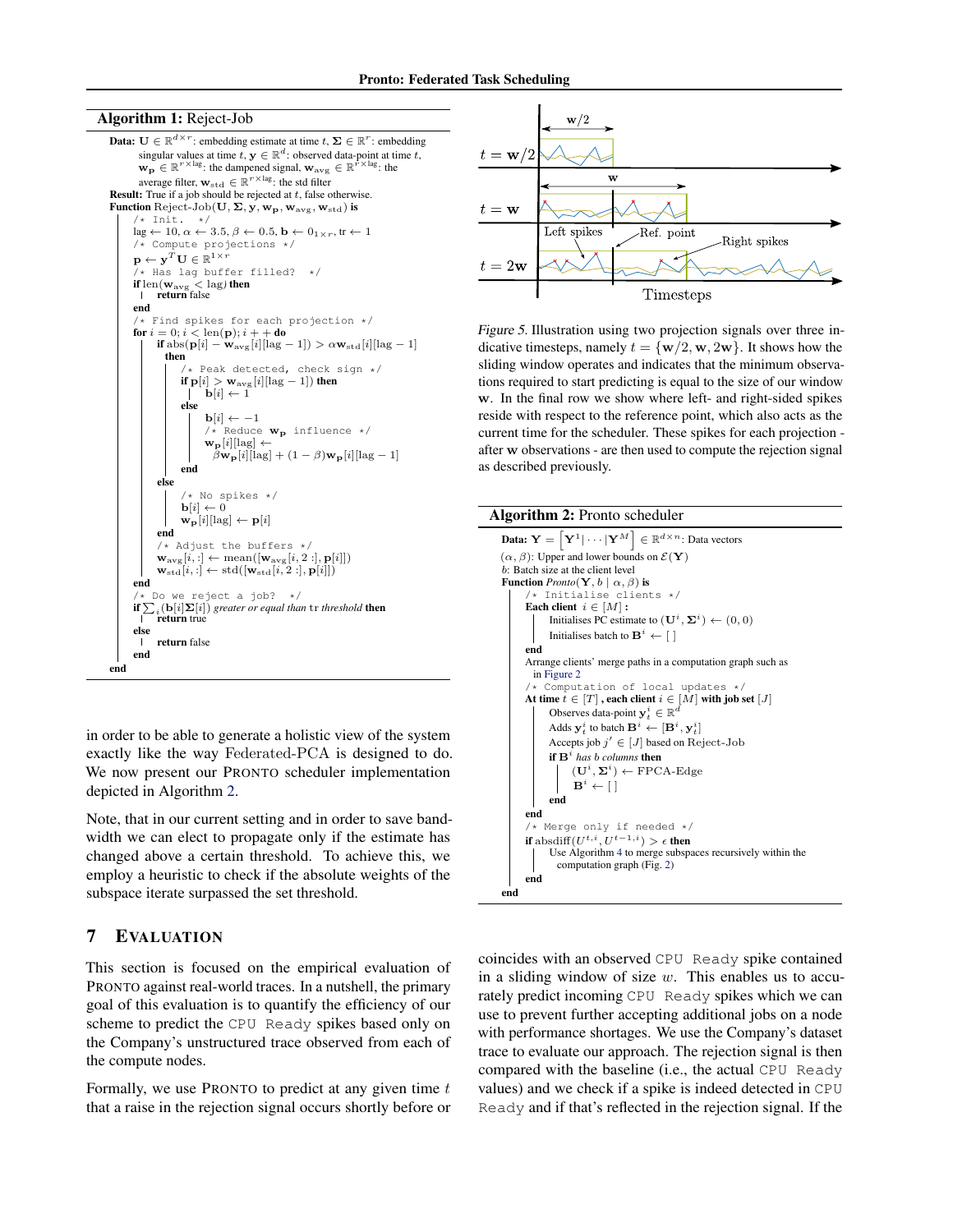rejection signal was *raised* a few timesteps before or coincides with the actual CPU Ready spike we classify it as a successful prediction. As noted in the previous section, the window  $w$  of timesteps can be easily adjusted. However, throughout our evaluation we observe that values close to ten timesteps give us good performance so we use this value for all experiments.

Practically speaking, to generate the rejection signal we only need the actual embedding (U) and its singular values  $(\Sigma)$ . The actual subspace embedding U can be generated using a plethora of methods which we also evaluate. To this end, we evaluate against the one provided by [\(Grammenos](#page-14-0) [et al.,](#page-14-0) [2019\)](#page-14-0) and the methods of SPIRIT [\(Papadimitriou](#page-15-0) [et al.,](#page-15-0) [2005\)](#page-15-0) (SP), frequent directions [\(Liberty,](#page-14-0) [2013\)](#page-14-0) (FD), and finally power method [\(Mitliagkas et al.,](#page-15-0) [2013\)](#page-15-0) (PM). These algorithms represent the state-of-art in the area, are well-established, and each uses a different mathematical approach into tackling this problem. Unfortunately, none of these algorithms are neither inherently distributed and, apart from SP, rank-adaptive. We note however, that the singular values are needed for PRONTO to work in a truly federated setting which can only be reliably produced by [\(Grammenos](#page-14-0) [et al.,](#page-14-0) [2019\)](#page-14-0) and partially by [\(Papadimitriou et al.,](#page-15-0) [2005\)](#page-15-0). Concretely, SP is able to produce singular values but without any guarantees about their quality, while both FD and PM lack the ability to produce any. For the methods that are not able to generate their own singular values we use predefined values generated using an exponential decay spectrum, namely  $\sigma_r = 1/r$ . While not exact, this approximation enables us to test against all of the competing methods.

#### 7.1 Simulation Results

As we discussed before, our goal is to evaluate how efficiently incoming CPU Ready spikes can be predicted and so we use the actual Company's trace as our baseline. PRONTO is designed to operate using a sliding window of size  $w$  for which we use the Reject-Job algorithm to decide if at time  $t$  the node can accept an incoming job or not. In reality, this sliding window imposes a slight "lag" between the observed values and actual prediction time when the scheduler has to decide. We elect to at least see one window in order to make a prediction which equates in our case to  $w$ timesteps throughout our experiments. We believe this delay will, in practice, be insignificant as the rate of incoming trace observation is much higher than the number of incoming jobs. Note also that typical window sizes in practical applications should range between  $10 - 50$  timesteps<sup>[2](#page-0-0)</sup>. Further, throughout our experiments we use a rank  $r$  equal to 4. Evaluation on higher values provided little to no benefit

in terms of prediction quality with the added downside of increasing computation cost.

Before presenting the results we need to describe how we define a successful prediction. Hence, in this context we classify a successful prediction if a CPU Ready spike is preceded by *at least* one rejection signal raise within the current window. Moreover, we use the reference point within the window which equals half of the window size, namely  $w/2$ . Thus, at any given time we can classify the detected spikes into *left* and *right* based on their location in the current window relative to our reference point.

Formally, we measure at each timestep  $t$  how many spikes are contained within the current sliding window as well as their "side" with respect to the reference point  $t$ . We also measure the overall downtime, which is the amount of time the rejection signal is raised during our evaluation. This reflects the overall job acceptance availability at each node. Ideally, we would like to have the rejection signal raised before or coincide with a CPU Ready spike, but also minimize the downtime so that the node can accept more jobs.

We start by quantifying the spike behaviour and we evaluate the types of spikes observed throughout the trace and the empirical Cumulative Distribution Functions (CDF) are presented in Figure 6a and Figure 6b for *left-* and *right-sided* spikes respectively. We note, that *left-sided* spikes are the most important ones, as these indicate that a CPU Ready spike is imminent in the next few timesteps. *Right-sided* spikes can be an indication of consecutive CPU Ready spikes or delayed detection; this is because CPU Ready spikes might occur consecutively or very close to each other thus indicating a significantly deteriorated node.



Figure 6. Left: The empirical CDF of the number of *left-sided* spikes. Right: The empirical CDF of the *right-sided* spikes. Both are measured against our reference point at time  $t$  with respect to CPU Ready spike.

Figures show that the *left-sided* spikes are considerably more frequent than the *right-sided* ones. This means that we are able to detect incoming CPU Ready spikes with high accuracy. Notably PRONTO and FD have the highest number of *left-sided* spikes, followed by PM and SP. Although

<sup>&</sup>lt;sup>2</sup>This applies to PRONTO itself, SPIRIT, and FD. PM needs to have a block size at least equal to the dimensionality of the data, which necessitates a larger window than the other methods.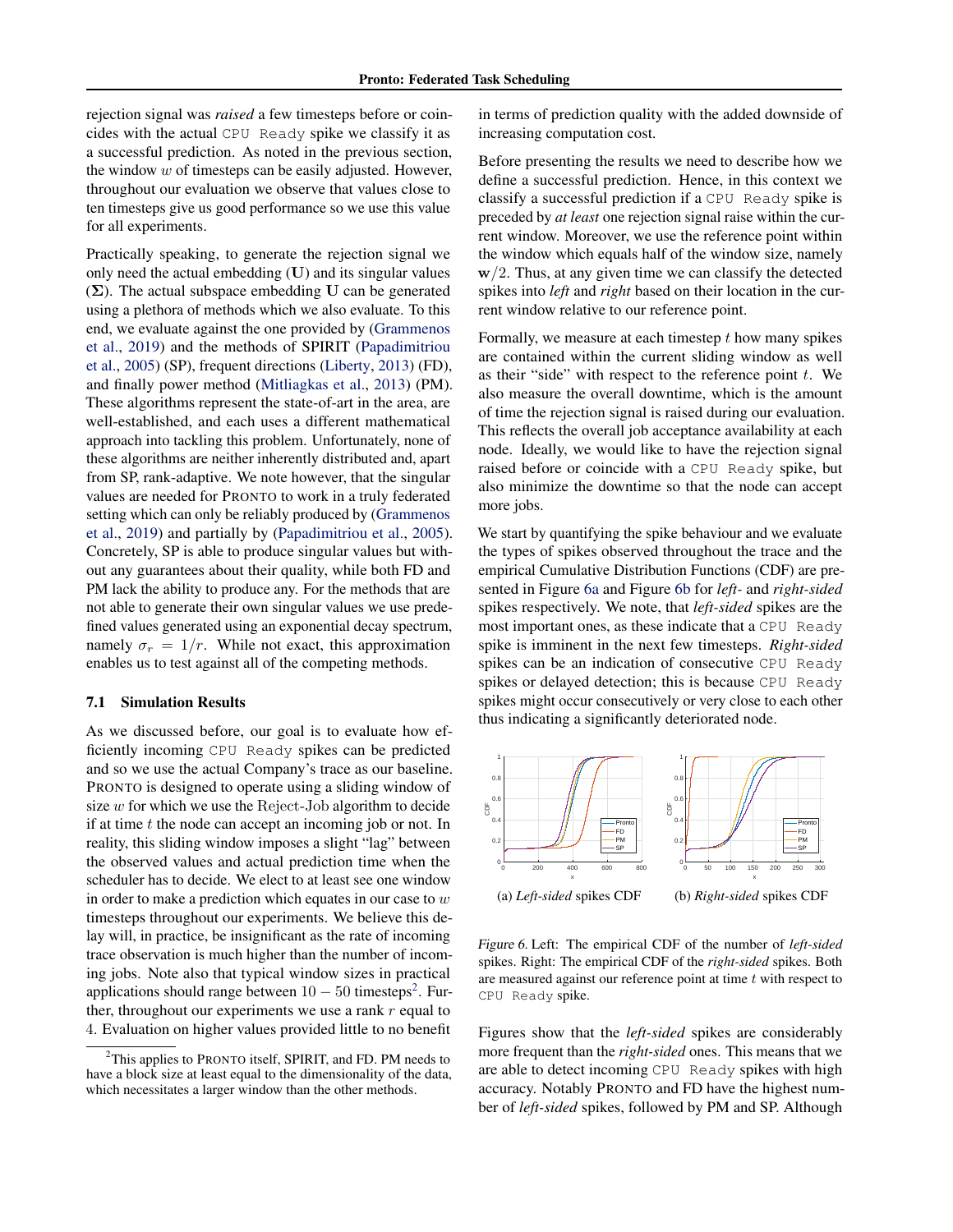

(a) CDF of the percentage of (b) Contained spike percentage time that the rejection signal was CDF raised

Figure 7. Left: The empirical CDF of the percentage of the contained spikes, as we can see all methods perform desirably containing almost all spikes. We note that, values above 100% indicate that methods detected more spikes than the ones detected by just using CPU Ready. Right: Shows the empirical CDF of the *downtime* of the rejection signal per method, indicating the percentage of the total time a compute job is able to accept an incoming job.

our goal is to predict CPU Ready spikes as accurately as possible we also want to have the highest availability (i.e., nodes *can* accept jobs) for a higher overall utilization. To quantify this we need to show the CDFs of the overall downtime and the contained spike percentages across the traces; this is shown in Figure 7a and Figure 7b for the downtime and contained spike percentages respectively.

These figures indicate that PRONTO, SPIRIT, and PM have very little downtime compared to the actual spikes detected and thus are able to utilize each compute node more efficiently than FD. Notably, we observe that FD performs poorly as its downtime is greater than half of the total time which means it could be similar to using a random scheduler. The contained spike percentage CDF shows the amount of total spikes that are contained by all methods considered in this evaluation. In this context, values greater than 100% show the proportion of the spikes detected over the actual CPU Ready signal spikes. This could either indicate that these methods detect more congestion points or overestimate and raise the rejection signal without having to do so. Most methods are always near or over 100% and the skewing present in the graph is mostly attributed to FD. However, this is to be expected as it is also reflected by the downtime percentage CDF, that indicates FD has almost constantly the rejection signal raised - thus accepting minimal jobs.

### 7.2 Performance

Another important consideration is the performance of each method. Our prototype implementation is developed using Python employing standard libraries and established packages (e.g. scipy, numpy). To this end we measure the performance to update the predictions for each incoming data vector. Note, that, even if the embedding is updated *per block* the actual predictions job acceptance happens *per*

*data vector*. We amortize the cost of block methods by averaging the running time over each block to extrapolate the cost to perform the rejection signal computation per incoming data vector. For memory we opt to use the maximum amount per block or per vector required. However due to the built-in methods use of "slack" space all costs end up being fairly similar. Further, to avoid confusion we report rounded numbers. The results for all methods considered are shown in Table 7.

Table 7. Extrapolated average execution time (ms) per timestep (*i.e.*, per vector that the rejection signal is computed) and approximate mean memory allocation to process each block/vector, including any overheads (MB).

|               | Execution time  | Memory allocation (rounded) |
|---------------|-----------------|-----------------------------|
| <b>PRONTO</b> | $15 \text{ ms}$ | $\approx$ 148 MB            |
| <b>PM</b>     | $22 \text{ ms}$ | $\approx$ 155 MB            |
| FD            | $25 \text{ ms}$ | $\approx$ 151 MB            |
| SP            | 9 <sub>ms</sub> | $\approx$ 123 MB            |

All of the considered algorithms do not consume a lot of resources and predictions happen in near real-time as they are updated every second (or around 100ms). However, we note that even with very small matrices when using built-in functions splinalg.svds and linalg.svd of scipy package the required memory was about  $\approx 100$ MB at its peak without increasing much even for larger ones. That is, we observed that the memory difference for performing SVD for  $40 \times 7$  and  $300 \times 7$ , was  $\approx 0.45MB$ as measured using the memory profiler module. We conjecture that this is due to the use of generous slack space and debug symbols used by Python. However during our experiments memory consumption never reached over  $\approx$ 150 MB. Practically speaking, the most expensive operation throughout the whole pipeline is the computation of SVD. Though, given the fact that since all methods are able to exploit the truncated SVD instead of the normal one we are able to keep resource runtime requirements reasonable and able to update the estimates using either per vector or per small blocks. Finally, we note that the measurements are taken with debug symbols enabled and no particular optimizations; thus potential optimizations could help bring the cost further down.

## 8 RELATED WORK

# Data Center Scheduling using low-level, real-time performance data:

Today's data centers (especially virtualized) generate a plethora of real-time telemetry performance data consisting of fine-grained time-series measurements such as CPU utilization, memory consumption, and I/O transactions. This data uniquely captures real-time behaviour of the data cen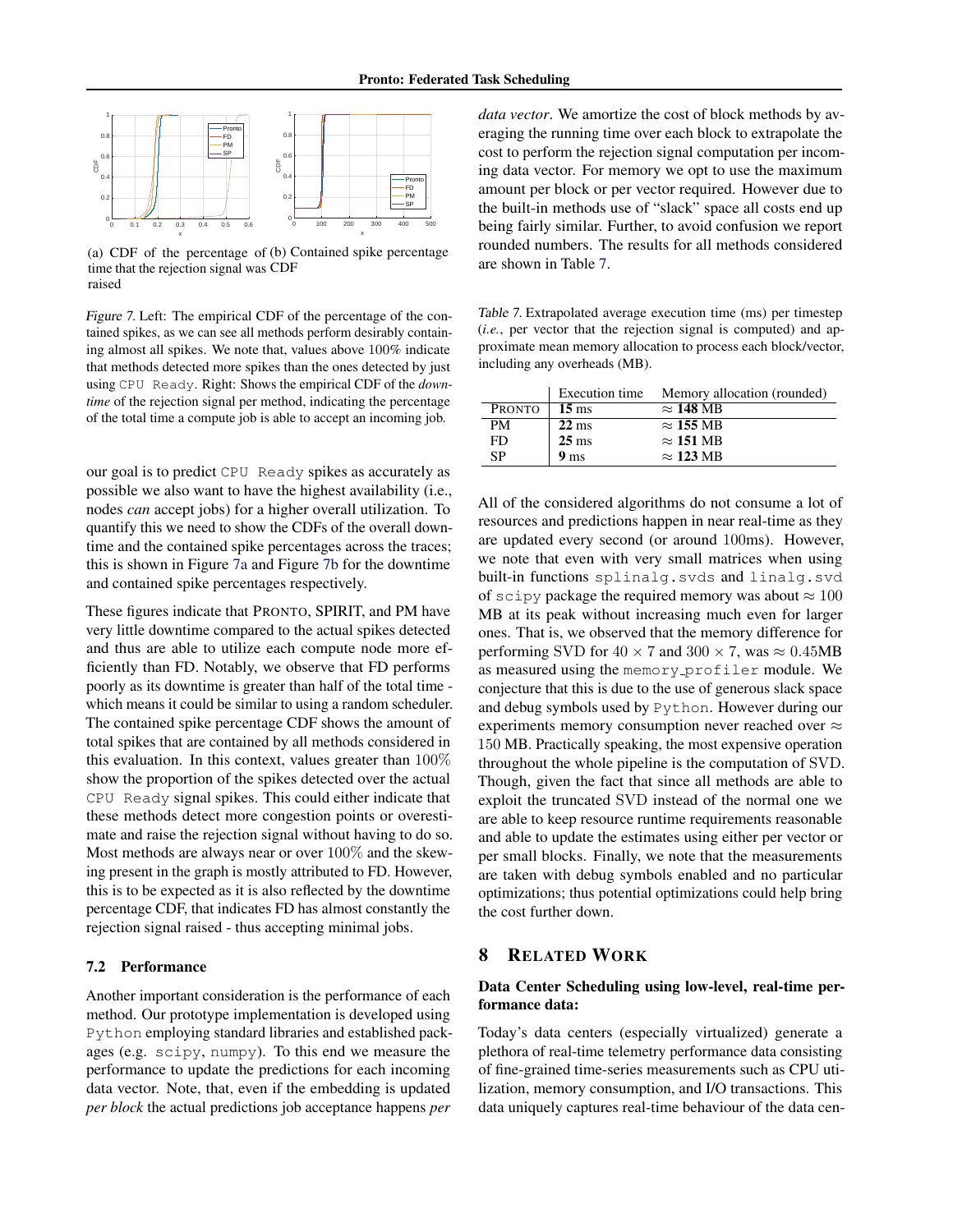ter and can be used for resource predictions. Numerous related works highlight the importance to accurately analyze this data for resource prediction and modelling. We further discuss the most relevant works below.

VM resource management and prediction. In the past, there had been a lot of interest in the area of autonomic VM resource management and prediction using *feedback control*, mostly targeting small-scale cluster deployments.

Early works [\(Wang et al.,](#page-16-0) [2005;](#page-16-0) [Zhu et al.,](#page-16-0) [2006;](#page-16-0) [Padala](#page-15-0) [et al.,](#page-15-0) [2007\)](#page-15-0) use non-linear controllers to regulate the relative CPU utilization across VMs under contention. The problem of resource contention in shared virtualized clusters is also studied by [\(Liu et al.,](#page-14-0) [2007\)](#page-14-0); their approach allocates CPU resources based on a response time ratio between workloads on saturated VMs. For instance, [\(Padala et al.,](#page-15-0) [2009\)](#page-15-0) use a second-order ARMA model to capture the relationship between resource utilization and application performance. [\(Bhatt et al.,](#page-13-0) [2013\)](#page-13-0) address the problem of boot storms when multiple VM workloads start to execute at the same time. They propose a feedback approach to control the concurrency level, improving end-to-end latency. [\(Kalyvianaki](#page-14-0) [et al.,](#page-14-0) [2009;](#page-14-0) [2014\)](#page-14-0) propose linear feedback controllers that are based on the Kalman filtering technique and a widely applicable model of CPU utilization. These controllers use online measurements to predict future demands and configure their parameters. The use of the min-max  $\mathcal{H}_{\infty}$  filters to minimize the maximum error during under-provisioning was explored in [\(Charalambous & Kalyvianaki,](#page-14-0) [2010\)](#page-14-0). Although the above approaches use resource utilization data to derive performance models in a real-time manner they however target small-scale virtualized clusters.

The previous feedback control-based approaches ignore regular long-term patterns, which may exist in the time-series data and could potentially assist with performance management issues. For example, [\(Xu et al.,](#page-16-0) [2006\)](#page-16-0) present a predictive controller that regulates the relative utilization of a single-tier virtualised server based on three timeseries prediction algorithms (AR auto-regressive model, the ANOVA decomposition and the MP multi-pulse model). Their results show that, when utilization exhibits regular patterns, their predictive controller outperforms the relativeutilisation feedback controller proposed by [\(Wang et al.,](#page-16-0) [2005\)](#page-16-0).

Additionally, a wavelet-based approach was proposed by [\(Nguyen et al.,](#page-15-0) [2013\)](#page-15-0) for online demand prediction of resource utilizations. The advantage of such an approach is the decomposition of the original signal into multiple detailed signals that capture different patterns and finally are synthesized into an approximation signal for predictions. Their approach uses a history of the past several minutes to generate a new model. To make short-term predictions in the absence of long-term patterns, PRESS by [\(Gong et al.,](#page-14-0) [2010\)](#page-14-0) combines state or signature-based pattern predictors for resource allocation using previous utilization measurements. CloudScale by [\(Shen et al.,](#page-15-0) [2011\)](#page-15-0) targets the problem of fast reaction to hotspots in deployments. It combines online adaptive padding based on burst detection with additional allocation correction using feedback from SLO violations and relative utilization. While this works efficiently for patterns reported in training data, it is unclear if CloudScale can handle scaling of multiple metrics and application with multiple components with correlated utilisation.

The above predictive approaches show that resource utilization predictions are possible when considering long-term history of a measured metric and that this could assist towards resource management problems. However, these approaches have either focused on short-term prediction with a small history or long-term patterns as found in a single or small group of monitored resource utilization traces. More recent works recognize the need to analyze telemetry data in the large-scale. Most notably, Microsoft's Recourse Central gathers all VM telemetry data on a centralized cluster and it focuses on offline analysis for predictions to tackle servers' oversubscriptions [\(Cortez et al.,](#page-14-0) [2017\)](#page-14-0). When compared to these works, PRONTO is the first approach to target realtime predictions of the CPU Ready spikes using data from large-scale deployments.

Further, there exists different centralized and distributed approaches in the area of large-scale resource management.

Centralized schedulers: Centralized schedulers gather performance data from nodes periodically to take globally informed scheduling decisions. In doing so, they have a global view of the data center availability and so ultimately they could take well informed, even optimal, allocation decisions under specific constraints and performance goals, e.g., Decima [\(Mao et al.,](#page-14-0) [2019\)](#page-14-0), Firmament [\(Gog et al.,](#page-14-0) [2016\)](#page-14-0), Quincy [\(Isard et al.,](#page-14-0) [2009\)](#page-14-0), Resource Central [\(Cortez et al.,](#page-14-0) [2017\)](#page-14-0), Google's Omega [\(Schwarzkopf et al.,](#page-15-0) [2013\)](#page-15-0), and Tetrisched [\(Tumanov et al.,](#page-15-0) [2016\)](#page-15-0). For example, Google's Borg centralized scheduler provisions for thousands of machines per cell by employing a similar to Omega's cached state [\(Schwarzkopf et al.,](#page-15-0) [2013\)](#page-15-0) and a number of heuristics such as score caching and relaxed randomisation [\(Verma](#page-15-0) [et al.,](#page-15-0) [2015\)](#page-15-0). More recently, Microsoft's Resource Central uses performance prediction based on workload characteristics and machine learning to increase resource utilization but requires gathering of resource utilization data in centralized locations [\(Cortez et al.,](#page-14-0) [2017\)](#page-14-0). Although powerful, centralized schedulers do not scale easily and often employ heuristics that decrease allocations' efficiency. Their approach increases the overall end-to-end processing and adds traffic to the data center network. In fact, related papers do not adequately discuss their approach to maintaining a consistent central view of the data center, e.g., [\(Gog et al.,](#page-14-0)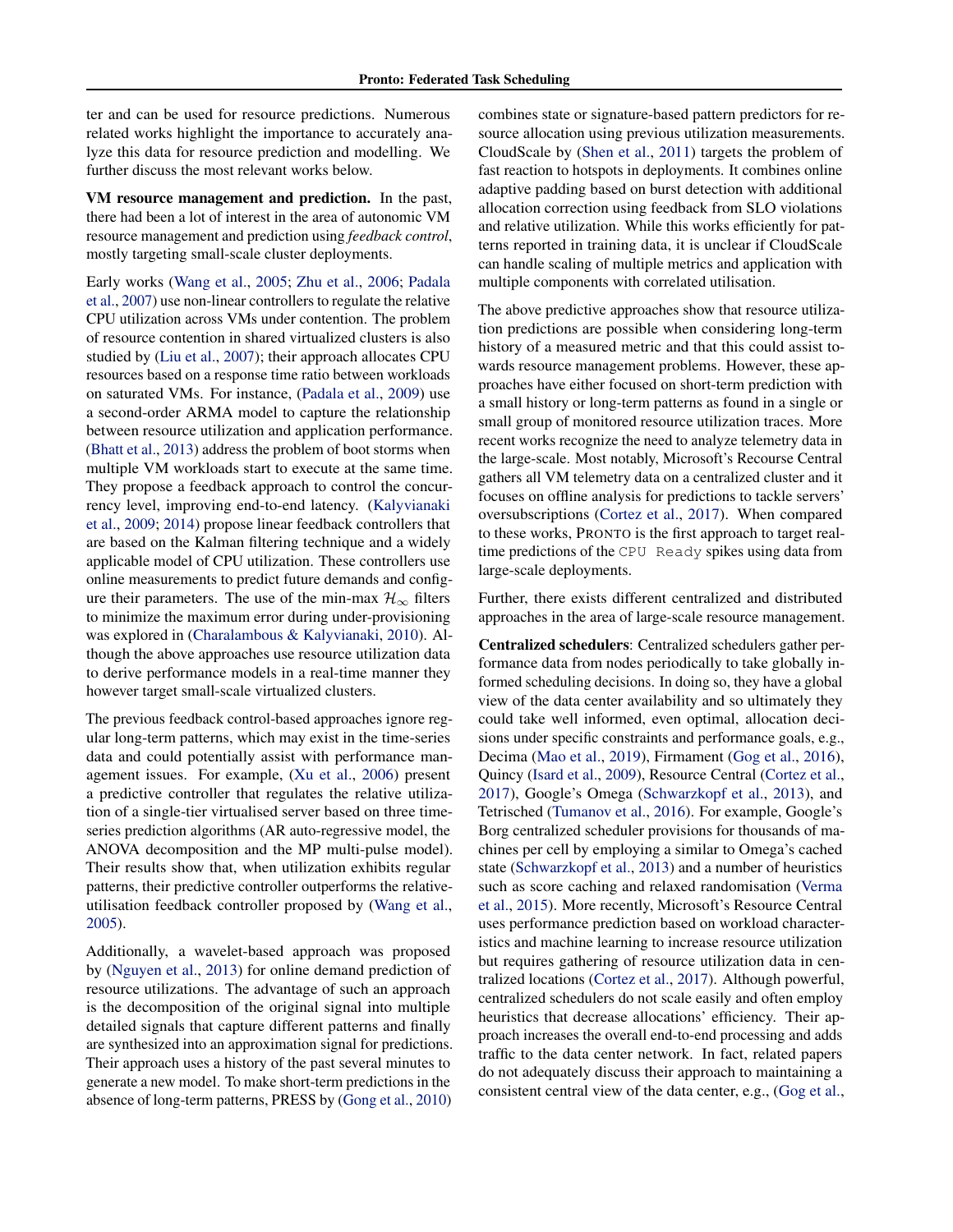<span id="page-13-0"></span>[2016;](#page-14-0) [Cortez et al.,](#page-14-0) [2017;](#page-14-0) [Mao et al.,](#page-14-0) [2019\)](#page-14-0). Furthermore, their decisions are based on old, cached data as by the time solutions are found and new allocations are in place, resource utilizations at the server nodes have changed risking to make scheduling decisions obsolete, e.g., Borg [\(Verma](#page-15-0) [et al.,](#page-15-0) [2015\)](#page-15-0).

Distributed approaches: To handle scalability, faulttolerance, and speedup scheduling time, different decentralized schedulers have been proposed. Popular systems such as Kubernetes [\(Burns et al.,](#page-14-0) [2016\)](#page-14-0), Mesos [\(Hindman](#page-14-0) [et al.,](#page-14-0) [2011\)](#page-14-0), Autopilot [\(Rzadca et al.,](#page-15-0) [2020\)](#page-15-0), Yarn [\(Vav](#page-15-0)[ilapalli et al.,](#page-15-0) [2013\)](#page-15-0), Sparrow [\(Ousterhout et al.,](#page-15-0) [2013a\)](#page-15-0), Medea [\(Garefalakis et al.,](#page-14-0) [2018\)](#page-14-0), and Apollo (Boutin et al., 2014) provide scalable and fault-tolerant managers for scheduling but they do not work on a global view of the data center. Their focus is on engineering robust, practical and scalable frameworks tailored for specific workloads, albeit though with very good performance. PRONTO is the first to use unsupervised learning techniques in the context of scheduling and shows that is able to predict saturation indicated by the CPU Ready metric and uses several innovations to do so. Firstly, it relies on a recently introduced incremental method to update the local estimates that reside within each node [\(Grammenos et al.,](#page-14-0) [2019\)](#page-14-0). These iterates are then exploited by projecting incoming traces onto them, which results in the generation of the projections reflecting the overall trend of each of the Principal Components contained in that iterate. Finally, these insights are used to generate a binary rejection signal which unlocks the ability for each node to perform scheduling decisions independently. To the best of our knowledge, this is the first scheme that exploits projection tracking in the scheduling domain and is able to accurately predict CPU Ready spikes in the unsupervised setting within minimal assumptions over the input data.

# 9 DISCUSSION & CONCLUSIONS

In this work we introduced PRONTO, a federated scheduling algorithm that is able to accurately and efficiently predict whether accepting an incoming job by a data center node would negatively impact its responsiveness. Further, we empirically validated that online, unsupervised techniques can be used to provide timely scheduling decisions that can happen within each node. This is key, as it eliminates the potential latency of having to either constantly or periodically communicate with a master node and/or update a global shared state as seen in previous related work. Moreover, as is shown through our evaluation such scheduling decisions can be made in less than a second, within each computation node, and with minimal overhead. Naturally, there can be edge cases in which such methods can perform poorly but overall we think they strike an attractive

balance between cost, performance, and convenience. This is due to inherent costs associated with maintaining and/or processing large amounts of high-dimensional data which could end up being prohibitively expensive. Notably, this problem is emphasised as systems that are able to output high-dimensional information signals containing a wealth of information about computation nodes are becoming increasingly common; a recent, yet prominent example is Microsoft's Resource Central [\(Cortez et al.,](#page-14-0) [2017\)](#page-14-0) which can produce over 500 features but, techniques that are able to exploit such datasets in an online fashion effectively are not readily available. Therefore, online techniques, such as PRONTO, that are able to capture, summarise, and exploit high-dimensional signals are highly desirable. Finally, apart from being an effective scheduler PRONTO could also be a competent cluster insights as a monitoring tool, since it is able to effectively summarise the discovered trends within the captured PC's. Each of the PC's is a linear combination of features, which would readily indicate which features contribute the most to its explained variance; thus could provide hints and insights for potential performance bottlenecks. This exciting avenue of research is left for future work.

### ACKNOWLEDGEMENTS

This work was supported by The Alan Turing Institute under grants: TU/C/000003 and EP/N510129/1. We would like to thank Victoria Lopez Morales for her work on offline prediction of CPU Ready values and spikes.

## **REFERENCES**

- Barroso, Luiz Andraand Halzle, U. and Ranganathan, P. The datacenter as a computer: Designing warehouse-scale machines, third edition. *Synthesis Lectures on Computer Architecture*, 13(3):i–189, 2018.
- Bhatt, C., Desai, A., Kambo, R., Li, Z., and Zadok, E. vATM: VMware vSphere Adaptive Task Management. In *Proceedings of the VMware Technical Journal*, pp. 29–33, 2013.
- Bonawitz, K., Eichner, H., Grieskamp, W., Huba, D., Ingerman, A., Ivanov, V., Kiddon, C., Konečný, J., Mazzocchi, S., McMahan, H. B., et al. Towards federated learning at scale: System design. *arXiv preprint arXiv:1902.01046*, 2019.
- Boutin, E., Ekanayake, J., Lin, W., Shi, B., Zhou, J., Qian, Z., Wu, M., and Zhou, L. Apollo: Scalable and Coordinated Scheduling for Cloud-Scale Computing. In *Proceedings of the 11th USENIX Symposium on Operating Systems Design and Implementation (OSDI)*, pp. 285–300, 2014.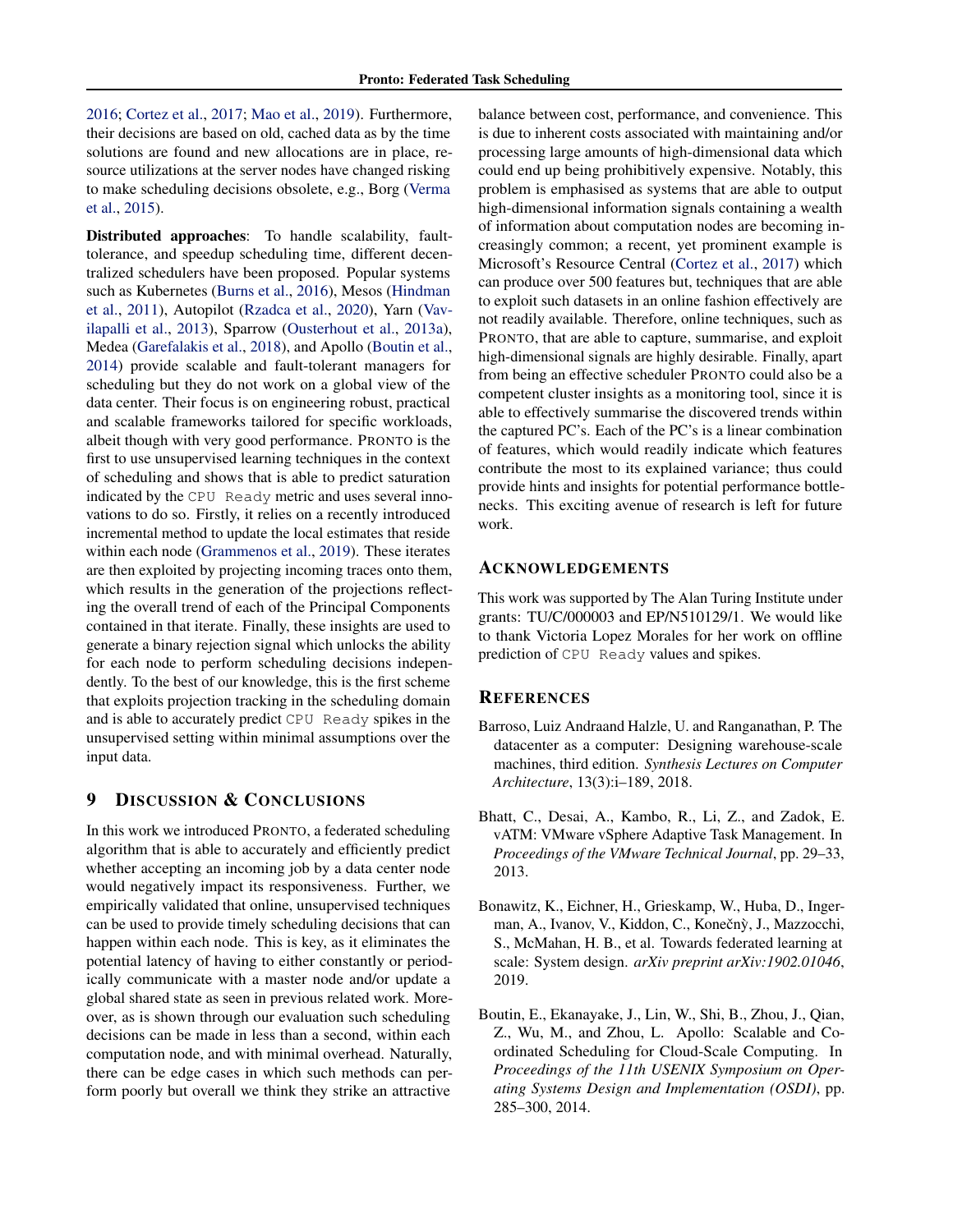- <span id="page-14-0"></span>Burns, B., Grant, B., Oppenheimer, D., Brewer, E., and Wilkes, J. Borg, omega, and kubernetes. *ACM Queue*, 14:70–93, 2016.
- Charalambous, T. and Kalyvianaki, E. A Min-Max Framework for CPU Resource Provisioning in Virtualized Servers using H<sup>∞</sup> Filters. In *Proceedings of the 49th IEEE Conference on Decision and Control (CDC)*, pp. 3778–3783, 2010.
- Cortez, E., Bonde, A., Muzio, A., Russinovich, M., Fontoura, M., and Bianchini, R. Resource central: Understanding and predicting workloads for improved resource management in large cloud platforms. In *Proceedings of the 26th Symposium on Operating Systems Principles (SOSP)*, pp. 153–167, 2017.
- Davis, D. M. Demystifying CPU ready (% RDY) as a performance metric. Technical report, Tech. Rep, 2012.
- Garefalakis, P., Karanasos, K., Pietzuch, P., Suresh, A., and Rao, S. Medea: Scheduling of long running applications in shared production clusters. In *Proceedings of the 13th EuroSys Conference*, 2018.
- Geyer, R. C., Klein, T., and Nabi, M. Differentially private federated learning: A client level perspective. *arXiv preprint arXiv:1712.07557*, 2017.
- Gog, I., Schwarzkopf, M., Gleave, A., Watson, R. N. M., and Hand, S. Firmament: Fast, Centralized Cluster Scheduling at Scale. In *12th USENIX Symposium on Operating Systems Design and Implementation (OSDI)*, pp. 99–115, 2016.
- Gong, Z., Gu, X., and Wilkes, J. PRESS: Predictive Elastic Resource Scaling for Cloud Systems. In *International Conference on Network and Service Management (CNSM)*, pp. 9–16. IEEE Computer Society, 2010.
- Grammenos, A., Mendoza-Smith, R., Mascolo, C., and Crowcroft, J. Federated PCA with Adaptive Rank Estimation. *arXiv preprint arXiv:1907.08059*, 2019.
- He, L., Bian, A., and Jaggi, M. Cola: Decentralized linear learning. In *Advances in Neural Information Processing Systems*, pp. 4536–4546, 2018.
- Hindman, B., Konwinski, A., Zaharia, M., Ghodsi, A., Joseph, A. D., Katz, R., Shenker, S., and Stoica, I. Mesos: A platform for fine-grained resource sharing in the data center. In *Proceedings of the 8th USENIX Symposium on Networked Systems Design and Implementation (NSDI)*, 2011.
- IBM. *Virtual machine CPU ready*, 2019 (accessed October 5, 2020). URL [https:](https://www.ibm.com/support/pages/virtual-machine-cpu-ready) [//www.ibm.com/support/pages/](https://www.ibm.com/support/pages/virtual-machine-cpu-ready) [virtual-machine-cpu-ready](https://www.ibm.com/support/pages/virtual-machine-cpu-ready).
- Isard, M., Prabhakaran, V., Currey, J., Wieder, U., Talwar, K., and Goldberg, A. Quincy: Fair scheduling for distributed computing clusters. In *Proceedings of the ACM SIGOPS 22nd Symposium on Operating Systems Principles (SOSP)*, pp. 261–276, 2009.
- Jolliffe, I. Principal component analysis. In *International encyclopedia of statistical science*, pp. 1094–1096. Springer, 2011.
- Kalyvianaki, E., Charalambous, T., and Hand, S. Selfadaptive and Self-configured CPU Resource Provisioning for Virtualized Servers Using Kalman Filters. In *Proceedings of the 6th International Conference on Autonomic Computing (ICAC)*, pp. 117–126, 2009.
- Kalyvianaki, E., Charalambous, T., and Hand, S. Adaptive Resource Provisioning for Virtualized Servers Using Kalman Filters. *Transactions on Autonomous and Adaptive Systems (TAAS) (to appear)*, 2014.
- Karanasos, K., Rao, S., Curino, C., Douglas, C., Chaliparambil, K., Fumarola, G. M., Heddaya, S., Ramakrishnan, R., and Sakalanaga, S. Mercury: Hybrid Centralized and Distributed Scheduling in Large Shared Clusters. In *Proceedings of the USENIX Annual Technical Conference (Usenix ATC)*, pp. 485–497, 2015.
- Konečnỳ, J., McMahan, H. B., Yu, F. X., Richtárik, P., Suresh, A. T., and Bacon, D. Federated learning: Strategies for improving communication efficiency. *arXiv preprint arXiv:1610.05492*, 2016.
- Li, T., Sahu, A. K., Talwalkar, A., and Smith, V. Federated learning: Challenges, methods, and future directions. *IEEE Signal Processing Magazine*, 37(3):50–60, 2020.
- Liberty, E. Simple and deterministic matrix sketching. In *Proceedings of the 19th ACM SIGKDD international conference on Knowledge discovery and data mining*, pp. 581–588. ACM, 2013.
- Liu, X., Zhu, X., Padala, P., Wang, Z., and Singhal, S. Optimal Multivariate Control for Differentiated Services on a Shared Hosting Platform. In *Proceedings of the 46th IEEE Conference on Decision and Control*, pp. 3792 –3799, 2007.
- Mao, H., Schwarzkopf, M., Venkatakrishnan, S. B., Meng, Z., and Alizadeh, M. Learning scheduling algorithms for data processing clusters. In *Proceedings of the ACM Special Interest Group on Data Communication (SIG-COMM)*, pp. 270–288, 2019.
- McMahan, H. B., Moore, E., Ramage, D., Hampson, S., et al. Communication-efficient learning of deep networks from decentralized data. *arXiv preprint arXiv:1602.05629*, 2016.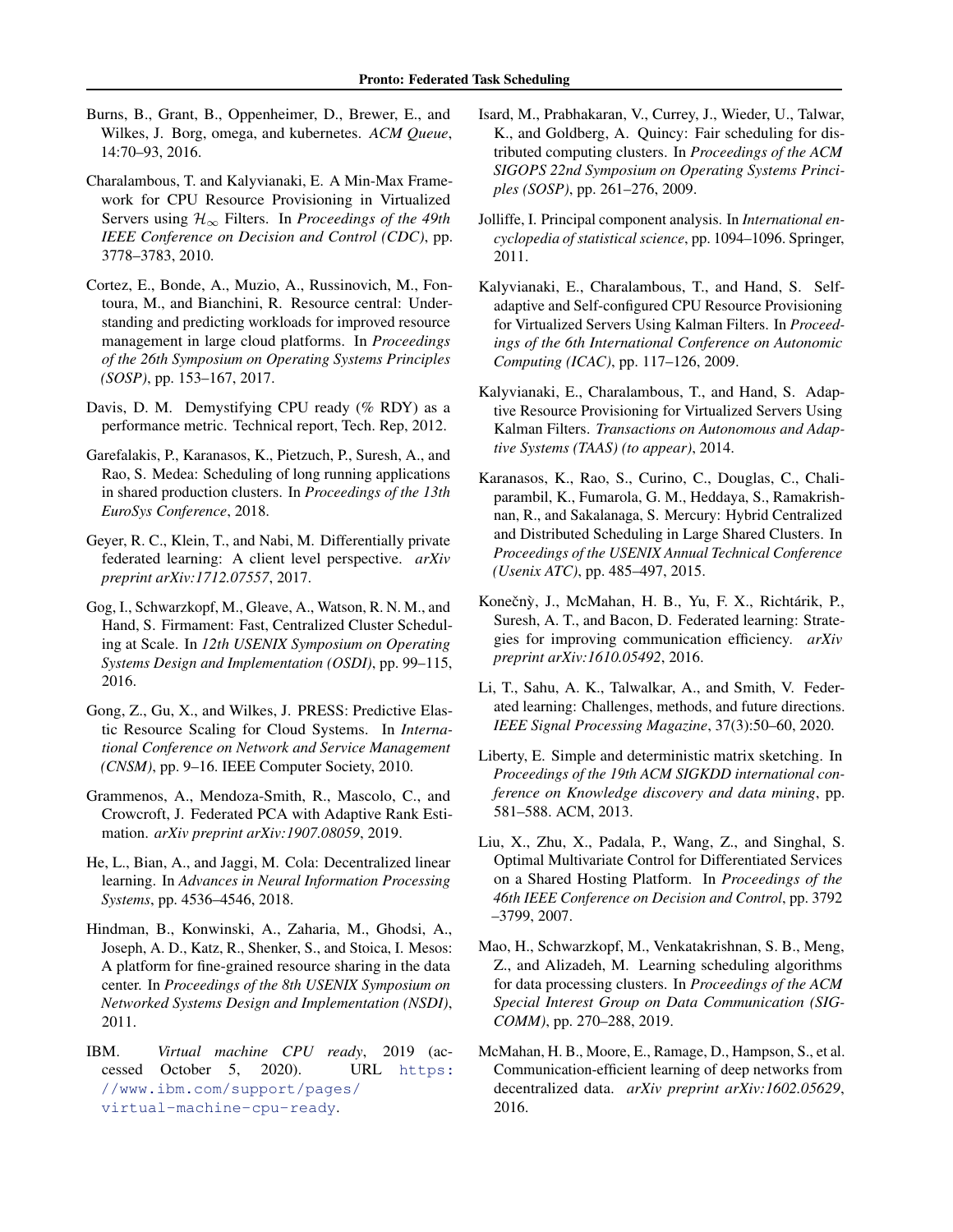- <span id="page-15-0"></span>Mitliagkas, I., Caramanis, C., and Jain, P. Memory limited, streaming pca. In *Advances in Neural Information Processing Systems*, pp. 2886–2894, 2013.
- Nguyen, H., Shen, Z., Gu, X., Subbiah, S., and Wilkes, J. AGILE: Elastic Distributed Resource Scaling for Infrastructure-as-a-Service. In *Proceedings of the 10th International Conference on Autonomic Computing (ICAC)*, pp. 69–82, 2013.
- opvizor. *The good the bad and the ugly about CPU Ready*, 2015 (accessed October 5, 2020). URL [https://www.opvizor.com/](https://www.opvizor.com/the-good-the-bad-and-the-ugly-about-vm-cpu-ready) the-good-the-bad-and-the-ugly-about-vm-cp**unfornadion Processing Systems, pp. 4424–4434, 2017.**
- Ousterhout, K., Wendell, P., Zaharia, M., and Stoica, I. Sparrow: Distributed, low latency scheduling. In *Proceedings of the 24th ACM Symposium on Operating Systems Principles (SOSP)*, pp. 69–84, 2013a.
- Ousterhout, K., Wendell, P., Zaharia, M., and Stoica, I. Sparrow: Distributed, Low Latency Scheduling. In *Proceedings of the 24th ACM Symposium on Operating Systems Principles (SOSP)*, pp. 69–84, 2013b.
- Padala, P., Shin, K. G., Zhu, X., Uysal, M., Wang, Z., Singhal, S., Merchant, A., and Salem, K. Adaptive Control of Virtualized Resources in Utility Computing Environments. In *Proceedings of the 2nd European Conference on Computer Systems (EuroSys)*, pp. 289–302, 2007.
- Padala, P., Hou, K.-Y., Shin, K. G., Zhu, X., Uysal, M., Wang, Z., Singhal, S., and Merchant, A. Automated Control of Multiple Virtualized Resources. In *Proceedings of the 4th ACM European Conference on Computer Systems (EuroSys)*, pp. 13–26, 2009.
- Papadimitriou, S., Sun, J., and Faloutsos, C. Streaming pattern discovery in multiple time-series. In *Proceedings of the 31st international conference on Very large data bases*, pp. 697–708. VLDB Endowment, 2005.
- Pearson, K. Liii. on lines and planes of closest fit to systems of points in space. *The London, Edinburgh, and Dublin Philosophical Magazine and Journal of Science*, 2(11): 559–572, 1901.
- Rehurek, R. Subspace tracking for latent semantic analysis. In *European Conference on Information Retrieval*, pp. 289–300. Springer, 2011.
- Rzadca, K., Findeisen, P., Swiderski, J., Zych, P., Broniek, P., Kusmierek, J., Nowak, P., Strack, B., Witusowski, P., Hand, S., and Wilkes, J. Autopilot: Workload autoscaling at google. In *Proceedings of the 15th European Conference on Computer Systems (EuroSys)*, 2020.
- Schwarzkopf, M., Konwinski, A., Abd-El-Malek, M., and Wilkes, J. Omega: flexible, scalable schedulers for large compute clusters. In *Proceedings of the 8th ACM European Conference on Computer Systems*, pp. 351–364, 2013.
- Shen, Z., Subbiah, S., Gu, X., and Wilkes, J. CloudScale: Elastic Resource Scaling for Multi-Tenant Cloud Systems. In *Proceedings of the 2nd ACM Symposium on Cloud Computing (SOCC)*, pp. 5:1–5:14, 2011.
- Smith, V., Chiang, C.-K., Sanjabi, M., and Talwalkar, A. S. Federated multi-task learning. In *Advances in Neural*
- Tanenbaum, A. S. and Van Steen, M. *Distributed systems: principles and paradigms*. Prentice-Hall, 2007.
- Tumanov, A., Zhu, T., Park, J. W., Kozuch, M. A., Harchol-Balter, M., and Ganger, G. R. Tetrisched: Global rescheduling with adaptive plan-ahead in dynamic heterogeneous clusters. In *Proceedings of the 11th European Conference on Computer Systems (EuroSys)*, 2016.
- van Brakel, J.-P. *z-score based streaming peak detection*, 2014 (accessed October 5, 2020). URL [https://](https://stackoverflow.com/questions/22583391) [stackoverflow.com/questions/22583391](https://stackoverflow.com/questions/22583391).
- Vavilapalli, V. K., Murthy, A. C., Douglas, C., Agarwal, S., Konar, M., Evans, R., Graves, T., Lowe, J., Shah, H., Seth, S., et al. Apache hadoop yarn: Yet another resource negotiator. In *Proceedings of the 4th annual Symposium on Cloud Computing*, pp. 1–16, 2013.
- Verma, A., Pedrosa, L., Korupolu, M., Oppenheimer, D., Tune, E., and Wilkes, J. Large-scale Cluster Management at Google with Borg. In *Proceedings of the 10th European Conference on Computer Systems (EuroSys)*, 2015.
- Vladan. *What is vmware CPU ready*, 2017 (accessed October 5, 2020). URL [https://www.vladan.fr/](https://www.vladan.fr/what-is-vmware-cpu-ready/) [what-is-vmware-cpu-ready/](https://www.vladan.fr/what-is-vmware-cpu-ready/).
- VMware. Ready time observations esx server. Technical report, 2006.
- VMWare, L. *PERFORMANCE TROUBLESHOOT-ING – CPU READY TIME*, 2018 (accessed October 5, 2020). URL [https:](https://learnvmware.online/2018/03/08/performance-troubleshooting-cpu-ready-time/) [//learnvmware.online/2018/03/08/](https://learnvmware.online/2018/03/08/performance-troubleshooting-cpu-ready-time/) [performance-troubleshooting-cpu-ready-time/](https://learnvmware.online/2018/03/08/performance-troubleshooting-cpu-ready-time/).
- vSphere Guide. vSphere Datacenter Administration Guide. [https://www.vmware.com/pdf/vsphere4/](https://www.vmware.com/pdf/vsphere4/r41/vsp_41_dc_admin_guide.pdf)  $r41/vsp$  41 dc admin quide.pdf, 2020. Accessed: 2020-10-10.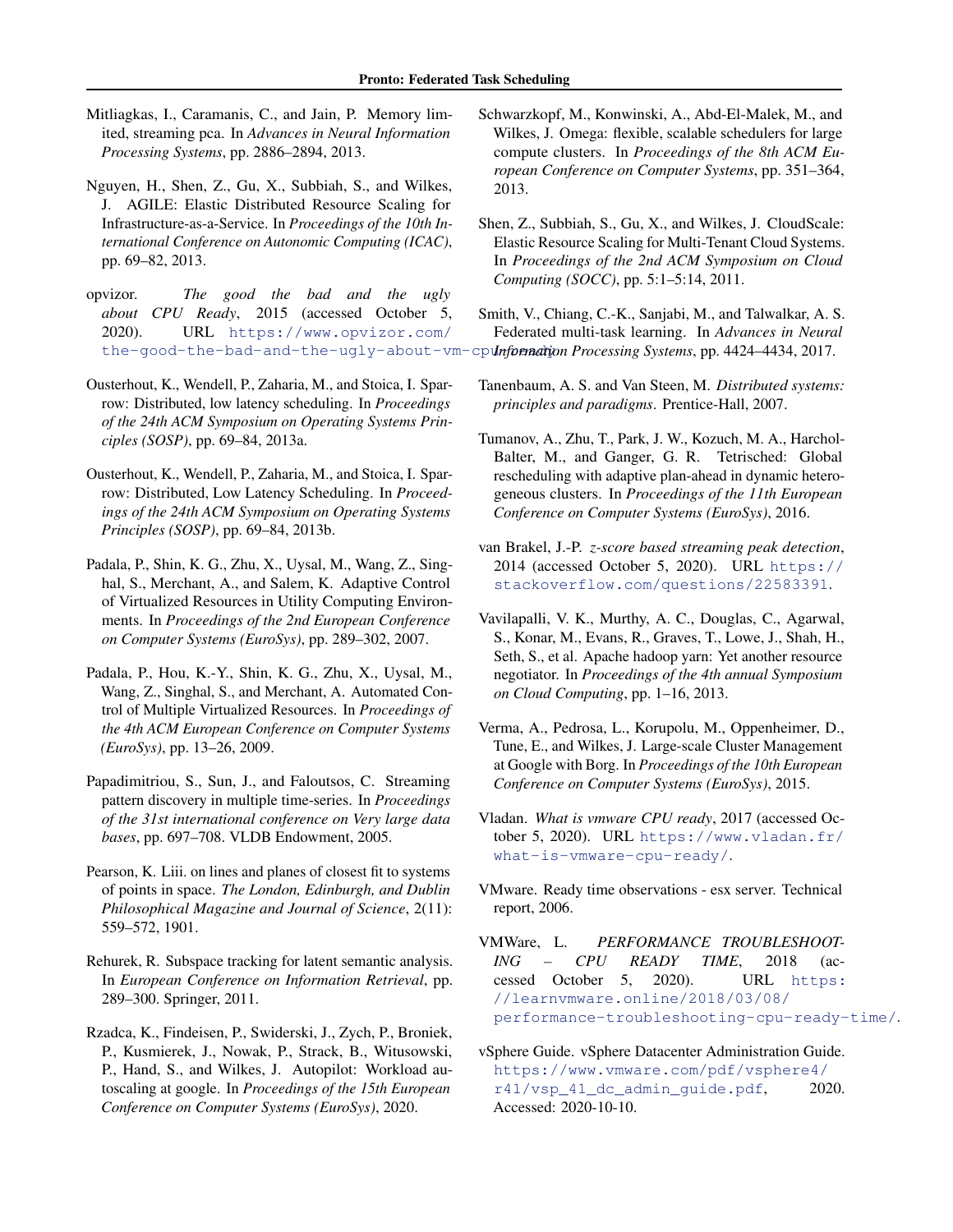- <span id="page-16-0"></span>Wang, Z., Zhu, X., and Singhal, S. Utilization and SLO-Based Control for Dynamic Sizing of Resource Partitions. In *Proceedings of the 16th IFIP/IEEE Ambient Networks International Conference on Distributed Systems: Operations and Management*, DSOM'05, pp. 133–144, 2005.
- Wohwe Sambo, D., Yenke, B. O., Förster, A., and Dayang, P. Optimized clustering algorithms for large wireless sensor networks: A review. *Sensors*, 19(2):322, 2019.
- Xu, W., Zhu, X., Singhal, S., and Wang, Z. Predictive Control for Dynamic Resource Allocation in Enterprise Data Centers. In *Proceedings of the IEEE/IFIP Network Operations and Management Symposium (NOMS)*, pp. 115–126, 2006.
- Yang, Q., Liu, Y., Chen, T., and Tong, Y. Federated machine learning: Concept and applications. *ACM Transactions on Intelligent Systems and Technology (TIST)*, 10(2):1–19, 2019.
- Zhu, X., Wang, Z., and Singhal, S. Utility-Driven Workload Management using Nested Control Design. In *Proceedings of the American Control Conference (ACC)*, pp. 6, 2006.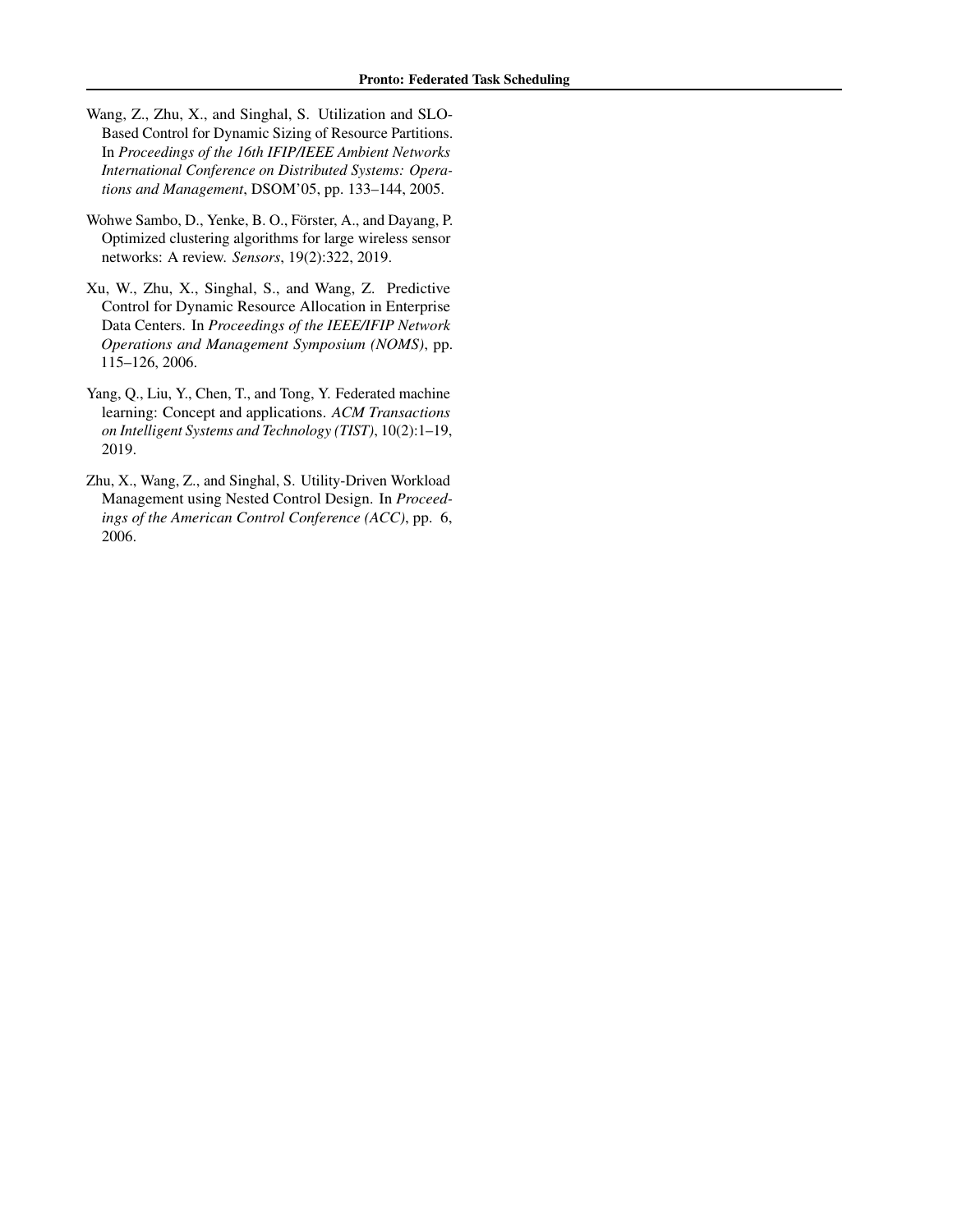# <span id="page-17-0"></span>A SUPPLEMENTARY MATERIAL

For completeness, the full derivations and algorithm definitions which are used in the paper but are not direct contributions of this work are shown below.

# A.1 Local Embedding Updates: Merging subspaces

The algorithmic construction that is used for merging subspaces by [\(Rehurek,](#page-15-0) [2011;](#page-15-0) [Grammenos et al.,](#page-14-0) [2019\)](#page-14-0) which can be used if we know a-priori that  $V^T$  is not needed and we have knowledge that the subspaces to be merged, namely  $U_1$  and  $U_2$  are already orthonormal. Initially we start by using the direct consequence of the SVD theorem which can be used to merge two principal subspace as follows:

Algorithm 3: Basic subspace Merge algorithm

**Data:**  $\mathbf{U}_1 \in \mathbb{R}^{d \times r_1}$ , first subspace  $\Sigma_1 \in \mathbb{R}^{r_1 \times r_1}$ , first subspace singular values  $\mathbf{U}_2 \in \mathbb{R}^{d \times r_2}$ , second subspace  $\Sigma_2 \in \mathbb{R}^{r_2 \times r_2}$ , second subspace singular values  $r \in [r]$ , the desired rank r  $\lambda \in (0, 1)$ , forgetting factor  $\lambda_2 \geq 1$ , enhancing factor **Result:**  $U' \in \mathbb{R}^{\overline{d} \times r}$ , merged subspace  $\Sigma' \in \mathbb{R}^{r \times r}$ , merged singular values  $[\mathbf{U}', \boldsymbol{\Sigma}', \tilde{\ }) \leftarrow \text{SVD}_r([\lambda_1 \mathbf{U}_1 \boldsymbol{\Sigma}_1, \lambda_2 \mathbf{U}_2 \boldsymbol{\Sigma}_2])$ 

As previously mentioned, Algorithm 3 is a direct consequence of the SVD with the only addition of a forgetting factor  $\lambda$ that is intended to provide a weighting factor during merging. Recall, that in our particular case we do not require  $V^T$ , which is computed by default when using SVD; this incurs both computational and memory overheads. We now show how we can do better in this regard. This is done by building a basis U' for span $((I - U_1U_1^T)U_2)$  via the QR factorisation and then computing the SVD decomposition of a matrix  $X$  such that

$$
[\mathbf{U}_1 \Sigma_1, \mathbf{U}_2 \Sigma_2] = [\mathbf{U}_1, \mathbf{U}'] \mathbf{X}.
$$
 (5)

It is shown in [\(Rehurek,](#page-15-0) [2011,](#page-15-0) Chapter 3) in an analytical derivation that this yields an X of the form

$$
\mathbf{X} = \begin{bmatrix} \mathbf{U_1^T} \mathbf{U_1} \boldsymbol{\Sigma_1} & \mathbf{U_1^T} \mathbf{U_2} \boldsymbol{\Sigma_2} \\ {\mathbf{U}^{\prime}}^T \mathbf{U_1} & {\mathbf{U}^{\prime}}^T \mathbf{U_2} \boldsymbol{\Sigma_2} \end{bmatrix} = \begin{bmatrix} \boldsymbol{\Sigma_1} & \mathbf{U_1^T} \mathbf{U_2} \boldsymbol{\Sigma_2} \\ 0 & \mathbf{R_p} \boldsymbol{\Sigma_2} \end{bmatrix}
$$

The end result, is the algorithm that is shown in below.

Algorithm 4: Merge [\(Rehurek,](#page-15-0) [2011;](#page-15-0) [Grammenos et al.,](#page-14-0) [2019\)](#page-14-0) **Data:**  $\text{Merge}_r(\mathbf{U}_1, \boldsymbol{\Sigma}_1, \mathbf{U}_2, \boldsymbol{\Sigma}_2)$  $(\mathbf{U}_1, \Sigma_1) \in \mathbb{R}^{d \times r_1} \times \mathbb{R}^{r_1 \times r_1}$ : First subspace  $(\mathbf{U}_2, \boldsymbol{\Sigma}_2) \in \mathbb{R}^{d \times r_2} \times \mathbb{R}^{r_2 \times r_2}$ : Second subspace **Result:**  $(\mathbf{U}'', \mathbf{\Sigma}'') \in \mathbb{R}^{d \times r} \times \mathbb{R}^{r \times r}$  merged subspace  $\mathbf{Z} \leftarrow \mathbf{U}_1^T \mathbf{U}_2$  $[\mathbf{Q}, \mathbf{R}] \leftarrow \text{QR}(\mathbf{U}_2 - \mathbf{U}_1\mathbf{Z})$  $[\mathbf{U}', \mathbf{\Sigma}'', \sim] \leftarrow \text{SVD}_r \left( \begin{bmatrix} \mathbf{\Sigma}_1 & \mathbf{Z}\mathbf{\Sigma}_2 \ 0 & \mathbf{B}\mathbf{\Sigma}_1 \end{bmatrix} \right)$  $0$   $\mathbf{R\Sigma}_2$ 17  $\mathbf{U}'' \leftarrow [\mathbf{U}_1, \mathbf{Q}] \mathbf{U}'$